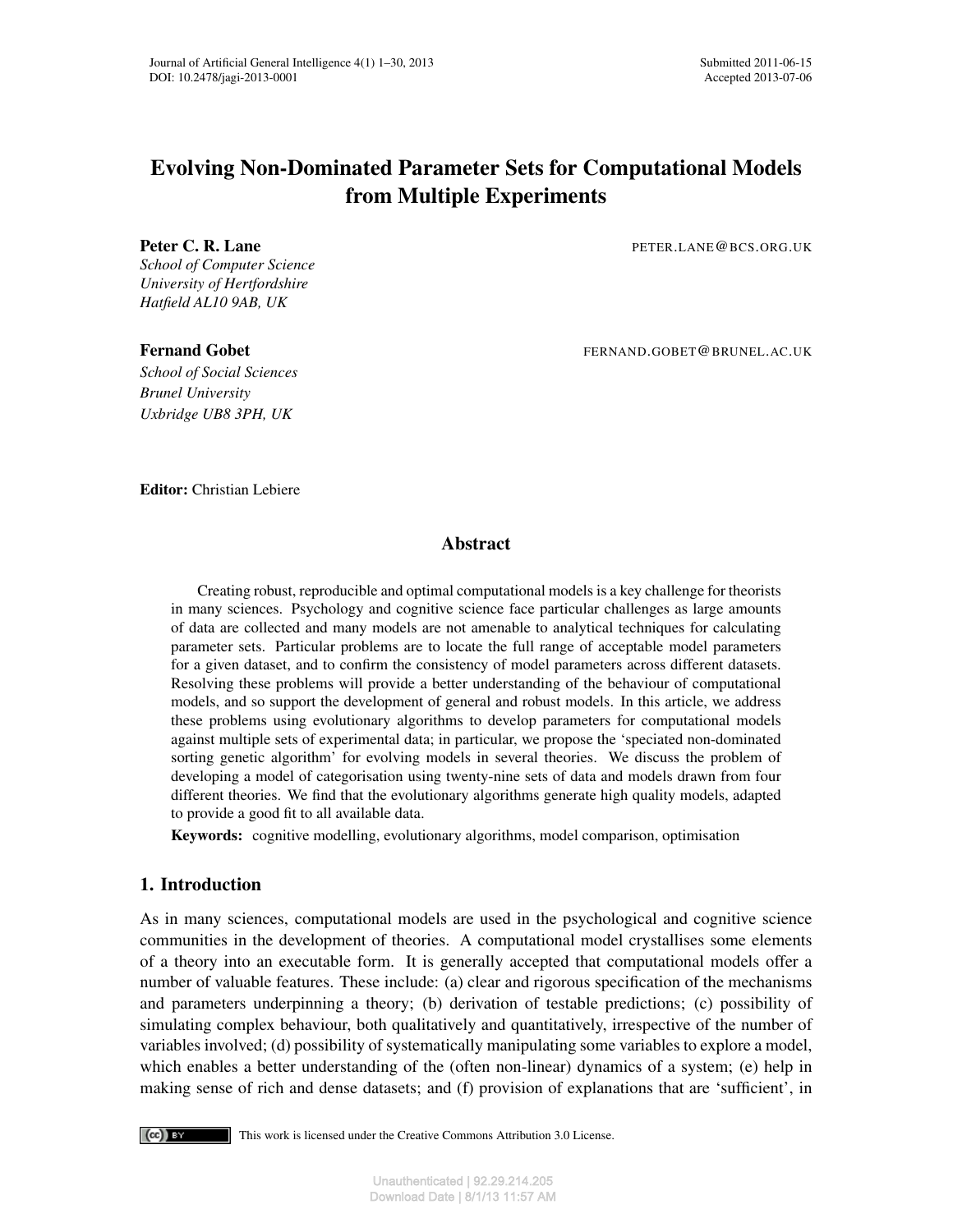the sense that they can produce the behaviour under study [\(Gobet and Waters, 2003;](#page-27-0) [Newell and](#page-28-0) [Simon, 1972;](#page-28-0) [Pew and Mavor, 1998;](#page-28-1) [Rumelhart and McClelland, 1986;](#page-29-0) [Simon and Gobet, 2000\)](#page-29-1). Finally, modelling can have important implications for applied research. For example, in clinical psychology, precisely-specified theories can inform the design of treatments, and provide guidance for policy making, including prevention (Gobet and Schiller, 2011, discuss the case for problem gambling).

However, some important issues that may limit the benefits of computational modelling have been unresolved so far. Amongst the most pressing, one can mention the difficulty of comparing different models, in particular when they differ in their complexity and the number of parameters [\(Richman and Simon, 1989;](#page-28-2) [Ritter et al., 2003\)](#page-28-3), the danger of developing models that overfit the data [\(Roberts and Pashler, 2000\)](#page-29-2), the limited scope of some models [\(Newell, 1990\)](#page-28-4), the exact role of models in developing general theories of, e.g., cognition [\(Newell, 1990\)](#page-28-4), and the need to clearly separate, in a given model, what constitutes the theoretical claims and what should count as just implementational convenience [\(Cooper et al., 1996;](#page-26-0) [Cooper and Shallice, 1995\)](#page-26-1). In particular, there are few, if any, standardised guidelines telling the researcher how to develop and improve a model, and how to compare against other models and against empirical data [\(Gluck et al.,](#page-26-2) [2010;](#page-26-2) [Gobet and Ritter, 2000;](#page-27-1) [Grant, 1962;](#page-27-2) [Lane and Gobet, 2003,](#page-27-3) [2012;](#page-27-4) [Newell, 1990;](#page-28-4) [Pew and](#page-28-1) [Mavor, 1998;](#page-28-1) [Ritter et al., 2003;](#page-28-3) [Roberts and Pashler, 2000;](#page-29-2) [Stewart and West, 2010\)](#page-29-3), except that parameters are tuned to fit a dataset.

Some earlier suggestions include those of [\(Cooper, 2002,](#page-26-3) Chapter 9), who proposes a Monte Carlo simulation approach, running the same model repeatedly over the same input to obtain descriptive statistics of the model's behaviour. This repeated running of the model treats a model as a single individual, and repeated runs as generating the behaviour of a group of individuals; the repeated results can be compared with the measured performance of human participants. [Cooper](#page-26-3) [\(2002,](#page-26-3) p.375) notes that this approach can be used to "give the modeller a better understanding of dependencies of the model's behaviour on its parameters, or it may be used to determine values of the parameters that yield the optimal fit between the model's behaviour and participant behaviour." However, apart from suggesting the Monte Carlo approach is applied to a subset of the parameter space, [Cooper](#page-26-3) [\(2002\)](#page-26-3) does not propose any detailed techniques for ensuring good models are developed and compared. [Gunzelmann](#page-27-5) [\(2008\)](#page-27-5) compares an ACT-R model with human performance using a variety of different measures of fitness, including response time and variations in the provided stimuli; although again, this process is not automated.

The ultimate goal of developing cognitive models is to produce better theories of human behaviour. However, most theories in psychology and cognitive science have a number of parameters, and this number can sometimes be considerable. In spite of some efforts in this direction [\(Kase, Ritter, and Schoelles, 2008;](#page-27-6) [Moore Jr, 2011;](#page-28-5) [Ritter, 1991;](#page-29-4) [Tor and Ritter, 2004\)](#page-29-5), few modellers (outside mathematical psychology) routinely use formal, automated techniques to optimise the parameters and/or the structural components of their models. The fact that most cognitive models are not optimised poses important problems for building and evaluating theories. For example, what is the meaning of comparing two theories if their parameters have not been optimised [\(Gobet and Ritter, 2000;](#page-27-1) [Ritter, 1991\)](#page-29-4)? A complicating factor in psychology is that many experiments are frequently performed in the same paradigm, leading to multiple datasets, any one of which may be modelled.

One of the challenges we take up in this article is the problem of adapting a model to multiple datasets simultaneously: we propose a solution by treating the problem as one of multi-objective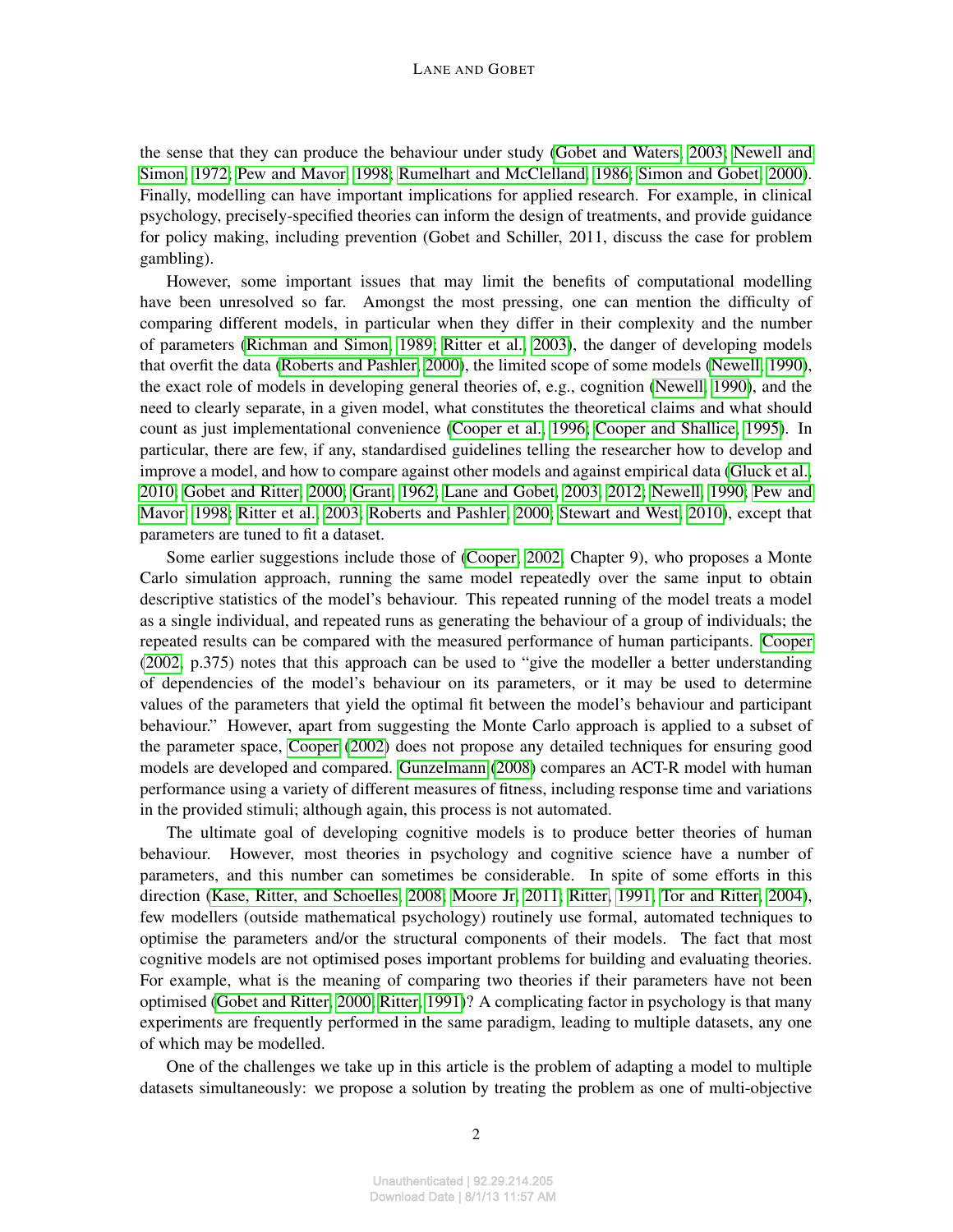optimisation, and then use a form of genetic algorithm to locate models which are not outperformed by any other model; these models are known as the *non-dominated* set. Although it is not possible to guarantee the presence of a truly optimal model, the optimisation process develops a set of models which are superior to a significant number of competing models. Hence, our contribution in this article is a technique for generating a pool of candidate models where the models are drawn from multiple theories and evaluated against multiple datasets. This work complements that of authors proposing alternative evaluation functions (e.g., [Stewart and West, 2010\)](#page-29-3) and techniques for gathering empirical data (e.g., [Myung and Pitt, 2010\)](#page-28-6); all three aspects of gathering data sets, designing evaluation functions, and finding good candidate models are important in the methodology of cognitive modelling.

As an example we consider the problem of categorisation, which is a long-standing and important area of psychology where many of the modelling issues identified above have been found [\(Fisher, Pazzani, and Langley, 1991;](#page-26-4) [Medin, 1989;](#page-28-7) [Murphy, 2002\)](#page-28-8). Categorisation is the process of placing instances of stimuli into classes. A classic categorisation experiment, described by [Medin and Smith](#page-28-9) [\(1981\)](#page-28-9), requires experimental participants to place stylised faces into one of two categories. As summarised by [Smith and Minda](#page-29-6) [\(2000\)](#page-29-6), psychologists and modellers have subjected this experiment to intense study. However, as Smith and Minda make clear, the intensity of the study has led to a large number of competing models and theories of how categorisation occurs in humans. Turning this volume of study into a coherent set of ideas is a difficult challenge. Smith and Minda's attempts have, in their turn, been critically assessed [\(Gluck et al., 2001;](#page-26-5) [Nosofsky,](#page-28-10) [2000\)](#page-28-10). The debate highlights the important methodological issue of how to best justify and support a cognitive model when it must explain data from a wide range of experiments, and be compared against multiple competing models.

In this article we propose methods that enable theorists (a) to automatically optimise theories not only against a single measure, but against an arbitrary number of measures, and (b) to automatically compare the behaviour of theories against alternative theories, using either one or several measures. For this to apply, we require that the implementation of a cognitive theory should support the following two properties. First, models derived from the theory must support *automated* behavioural tests [\(Lane and Gobet, 2003,](#page-27-3) [2012\)](#page-27-4), where each behavioural test is a comparison of the model to experimental data. Second, we require the class of models within the theory to be parameterised, so that computational optimisation techniques can locate those models which best meet multiple fits to experimental data; we introduce a novel form of non-dominated sorting genetic algorithm [\(Goldberg, 1989;](#page-27-7) [Schaffer, 1984\)](#page-29-7) to find these models.

We begin by outlining the problem of categorisation and how measures of fitness between a model and a set of experimental data may be computed. An experimental *constraint* on a model is defined in terms of the experimental setup, the collected set of data, and the measure of fitness which the model is assessed against. We then describe our proposed methodology for representing classes of models drawn from competing cognitive theories, before introducing an optimisation technique based on evolutionary theory. We use a series of experiments to both demonstrate the efficacy of our approach, and to illustrate how automatic optimisation techniques can help propose and resolve theoretical questions about the suitability of different theories.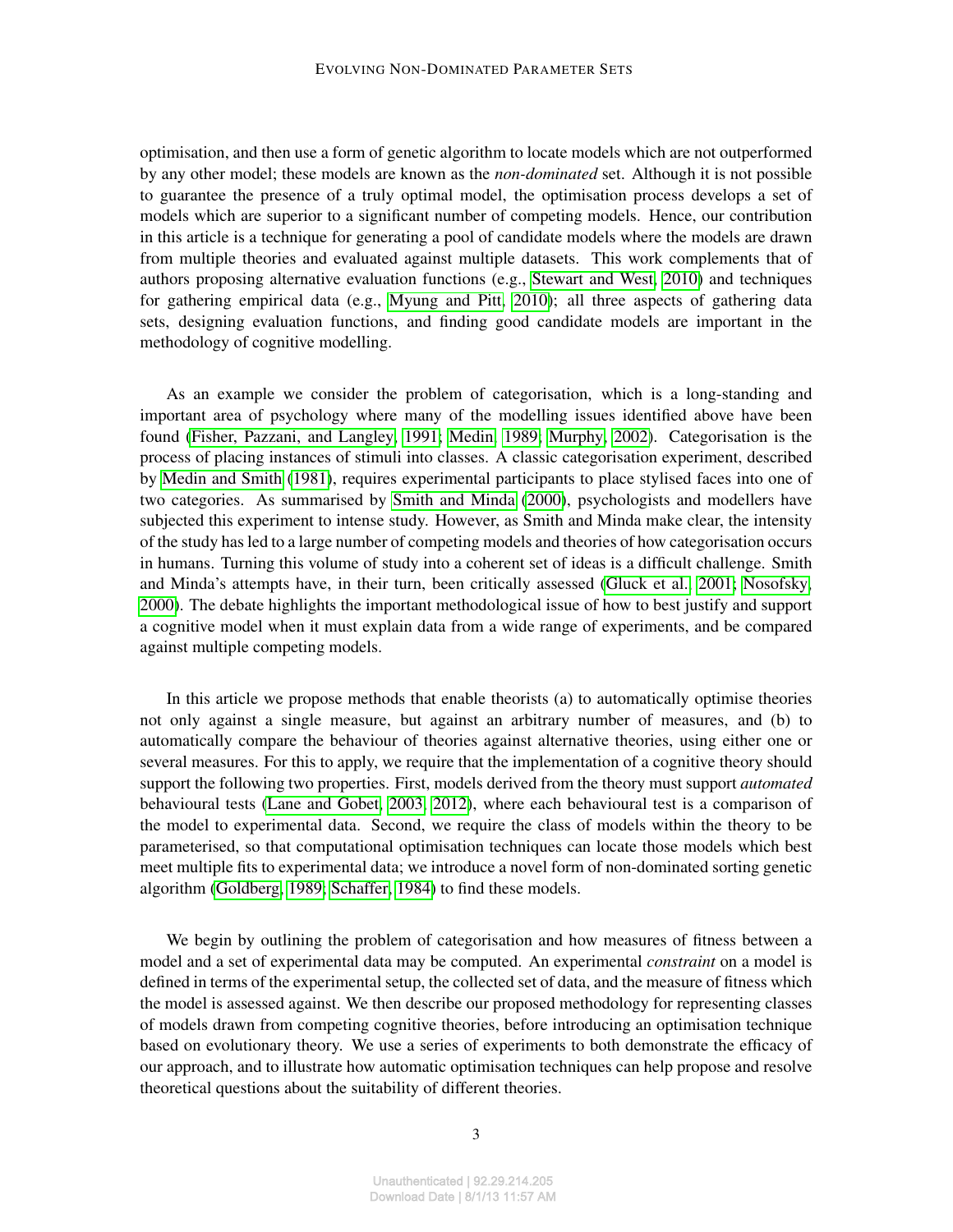# 2. Psychological Data in Categorisation

Categorisation is the task of assigning an experimental stimulus into one of a predetermined set of categories. Typically, the experimental participant is provided with a set of stimuli along with their category label to learn from: these are the *training* examples. The participant is then asked to select a label for each stimulus from a test or *transfer set*.

In a machine learning application, it would be relatively straightforward to select an algorithm by attempting to reduce the number of mistakes made on the transfer set; if the stimuli are all sampled independently from the same source, then this is the *generalisation error*. However, in a psychological experiment, what is of interest is the behaviour of human participants when carrying out the task, and in particular how they categorise novel data. For example, having learnt the training items, what proportion of participants place each training or transfer item into category A? How long does it take a participant to obtain a response for each item? How many errors are made whilst learning the training items? These questions help uncover the appropriate data structures to use in modelling human memory, and a theory is judged on its ability to produce models which match the performance of human participants in a wide range of experiments and measures, such as response time and number of errors. Every experimental result forms a constraint on the range of candidate models provided by a theory.

We define an experimental *constraint*, encapsulating the following information:

- 1. The experimental setting, consisting of its stimuli, and the separation of the stimuli into training and transfer sets.
- 2. The data collected from the participants.
- 3. The measure of fit used to compare the model's performance with the participants'.

Each constraint can then be applied to a model by running the model on the experiment, collecting similar data to that obtained from the participants, and then computing the measure of fit between the performances of the model and the participants.

We focus on a specific categorisation experiment, known as the five-four structure. This experiment has yielded a rich set of experimental data and models [\(Medin and Smith, 1981;](#page-28-9) [Smith and Minda, 2000\)](#page-29-6). In this section, we introduce the five-four structure, and the canonical experimental setup. Also, we consider how the collected data are used in theory development, in particular discussing how the measure of fit between the model and the data is computed, and explain further how this measure of fit is combined with the experimental setup to form an experimental constraint.

#### 2.1 The Five-Four Structure

[Smith and Minda](#page-29-6) [\(2000\)](#page-29-6) describe a collection of thirty previous experimental results using the fivefour structure, and analyse a number of mathematical models of behaviour. Although instantiated in different ways, the basic experiment uses the structure illustrated in Table [1.](#page-4-0) There are four binary attributes: different interpretations for each stimulus are created by varying the meaning of the attributes. The four binary values provide sixteen different stimuli, labelled E1 to E16. Examples of category A are typically those closer to having all four attribute values set, whereas examples of category B are typically those closer to having all four attribute values unset. Example E2 is interesting because it is the only one with two set values which is in category A.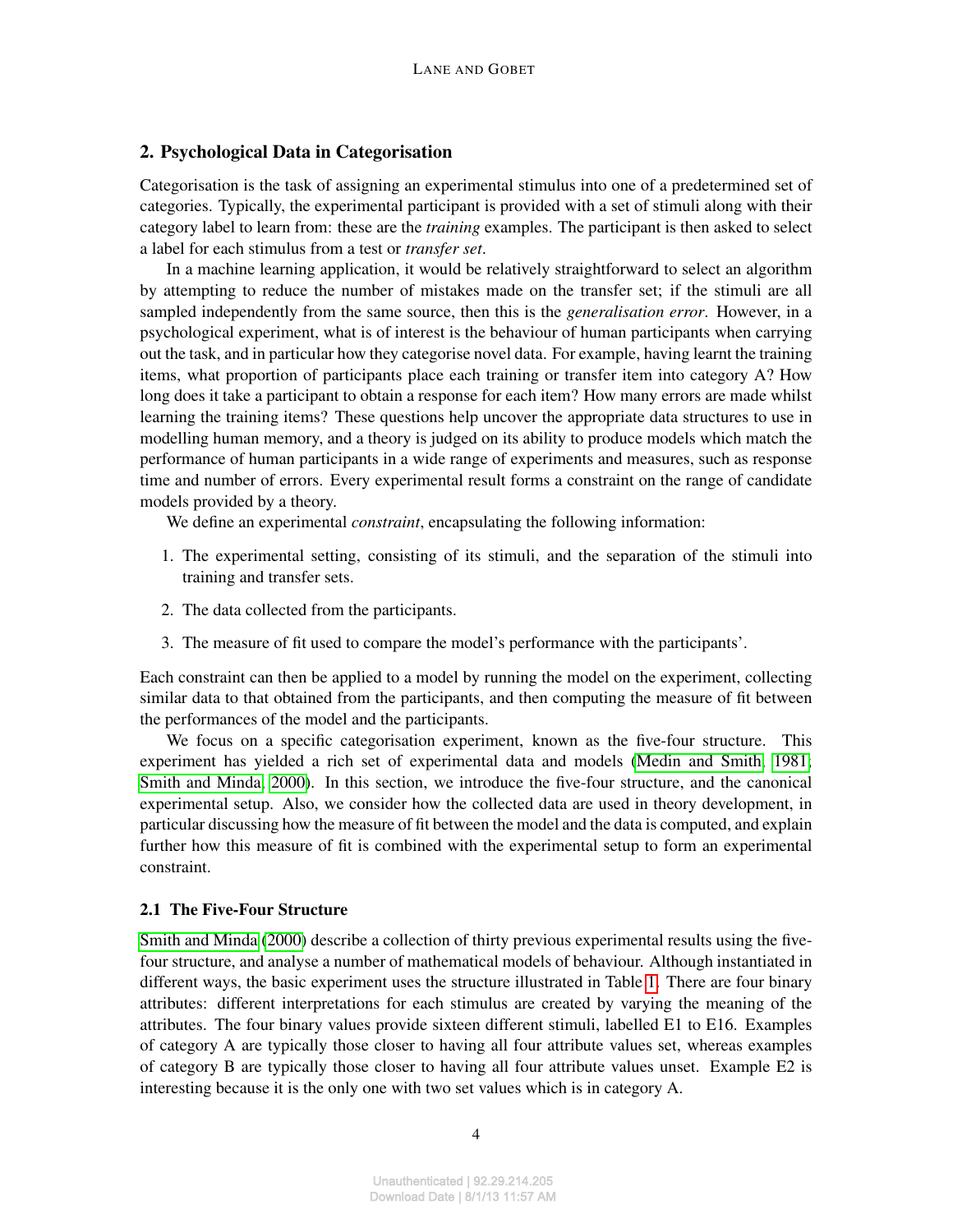|                   |                |          | Attribute (A) |                |                | Attribute $(A)$ |                |                |                |
|-------------------|----------------|----------|---------------|----------------|----------------|-----------------|----------------|----------------|----------------|
| Example           | A <sub>0</sub> | A1       | A2            | A <sub>3</sub> | Example        | A <sub>0</sub>  | A <sub>1</sub> | A <sub>2</sub> | A <sub>3</sub> |
| A examples        |                |          |               |                | Transfer items |                 |                |                |                |
| E1                |                | 1        | 1             | 0              | E10            |                 | $\theta$       | 0              |                |
| E2                |                | $\Omega$ |               | 0              | E11            |                 | $\theta$       | 0              | 0              |
| E <sub>3</sub>    |                | 0        |               |                | E12            |                 |                |                |                |
| E <sub>4</sub>    |                |          | 0             | 1              | E13            | 0               | $\theta$       |                |                |
| E <sub>5</sub>    | 0              |          |               |                | E14            | 0               |                | 0              |                |
| <b>B</b> examples |                |          |               |                | E15            | 0               | $\theta$       |                |                |
| E <sub>6</sub>    |                | 1        | 0             | 0              | E16            | 0               |                | 0              |                |
| E7                | 0              |          |               | 0              |                |                 |                |                |                |
| E8                | $\theta$       | $\theta$ | 0             |                |                |                 |                |                |                |
| E <sub>9</sub>    | 0              | 0        | 0             | 0              |                |                 |                |                |                |

<span id="page-4-0"></span>

|  |  | Table 1: The five-four structure used in categorisation experiments. |  |
|--|--|----------------------------------------------------------------------|--|
|  |  |                                                                      |  |



<span id="page-4-1"></span>Figure 1: Example stimuli presented to humans taking a categorisation experiment.

These data can be used to create different categories of objects, depending on what interpretation is given to the attributes. For example, by making A0 eye height, A1 eye separation, A2 nose length, and A3 mouth height (as shown in Figure [1\)](#page-4-1), we obtain the face experiment performed by [Medin](#page-28-9) [and Smith](#page-28-9) [\(1981\)](#page-28-9). The thirty different experiments discussed by [Smith and Minda](#page-29-6) [\(2000\)](#page-29-6) used different interpretations of the attributes, and varying instructions for the participants.

#### 2.2 Computing the Fitness

Given a model and an experiment, we can obtain the predicted behaviour of the model on the experiment. In experiments with the five-four structure, responses are collected for each of the 9 training and 7 transfer items. Across experiments, the probability of the response being A provides 16 predicted and 16 target figures for each (experiment, model) pair. Following standard practice in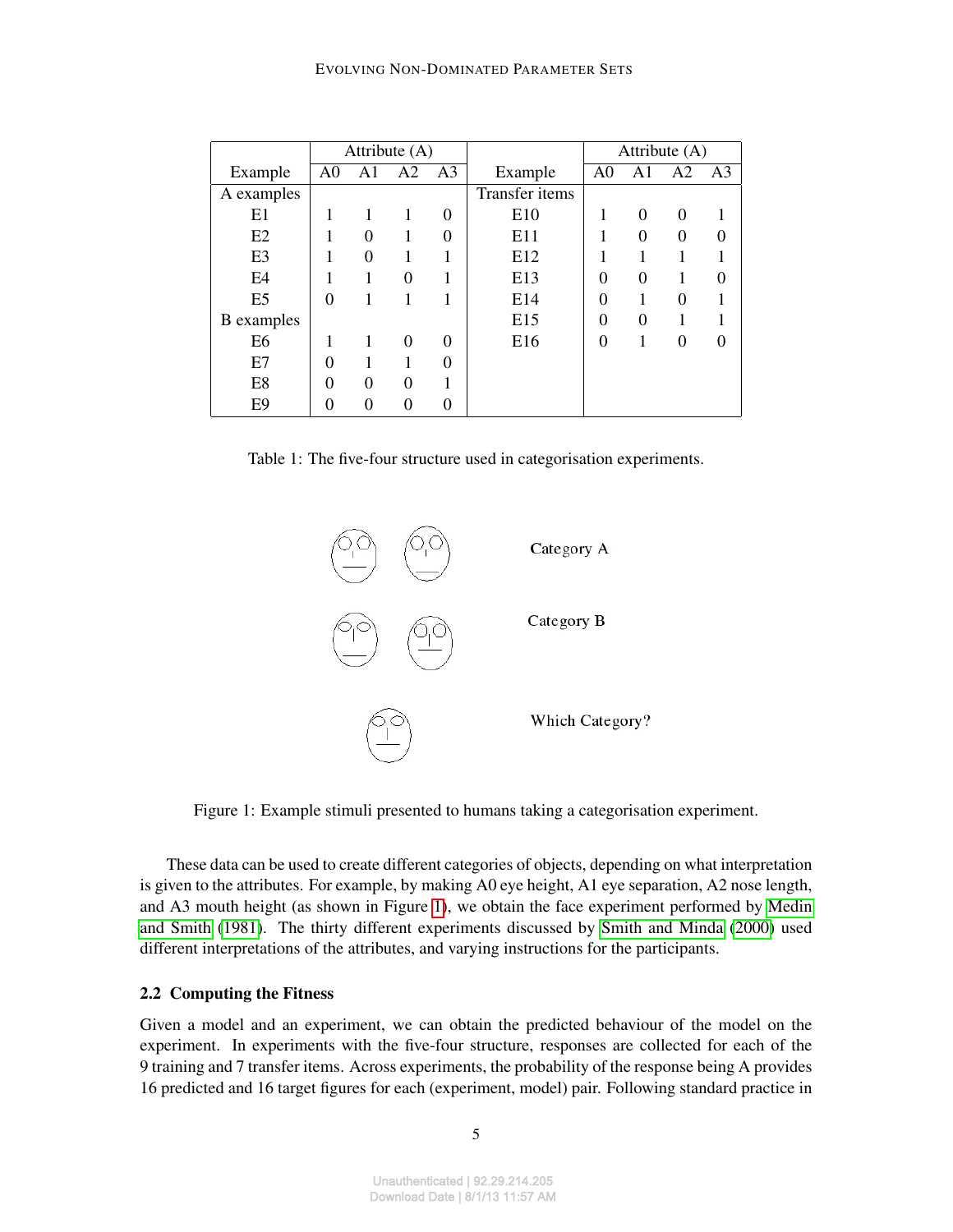|                 | $P(R_A E_i)$ |      |      |      |      |   |      |      |  |  |
|-----------------|--------------|------|------|------|------|---|------|------|--|--|
| Example         | 1st          | 2nd  | 3rd  | 4th  | 5th  | . | 29th | Avg  |  |  |
| E1              | 0.78         | 0.97 | 0.89 | 0.77 | 0.81 |   | 0.90 | 0.83 |  |  |
| E2              | 0.88         | 0.97 | 0.94 | 0.97 | 0.75 |   | 0.75 | 0.82 |  |  |
| E3              | 0.81         | 0.92 | 0.94 | 0.98 | 0.95 | . | 0.97 | 0.89 |  |  |
| E <sub>4</sub>  | 0.88         | 0.81 | 0.72 | 0.70 | 0.77 | . | 0.95 | 0.79 |  |  |
| E <sub>5</sub>  | 0.81         | 0.72 | 0.78 | 0.60 | 0.80 | . | 0.90 | 0.74 |  |  |
| E6              | 0.16         | 0.33 | 0.27 | 0.55 | 0.42 | . | 0.23 | 0.30 |  |  |
| E7              | 0.16         | 0.28 | 0.30 | 0.28 | 0.30 | . | 0.20 | 0.28 |  |  |
| E <sub>8</sub>  | 0.12         | 0.03 | 0.09 | 0.17 | 0.25 | . | 0.19 | 0.15 |  |  |
| E9              | 0.03         | 0.05 | 0.05 | 0.13 | 0.11 |   | 0.04 | 0.11 |  |  |
| E <sub>10</sub> | 0.59         | 0.72 | 0.45 | 0.73 | 0.62 |   | 0.59 | 0.62 |  |  |
| E11             | 0.31         | 0.56 | 0.20 | 0.65 | 0.31 | . | 0.23 | 0.40 |  |  |
| E12             | 0.94         | 0.98 | 0.88 | 0.87 | 0.89 | . | 0.99 | 0.88 |  |  |
| E13             | 0.34         | 0.23 | 0.58 | 0.22 | 0.34 | . | 0.33 | 0.34 |  |  |
| E14             | 0.50         | 0.27 | 0.08 | 0.28 | 0.31 | . | 0.43 | 0.40 |  |  |
| E15             | 0.62         | 0.39 | 0.75 | 0.52 | 0.62 | . | 0.60 | 0.55 |  |  |
| E16             | 0.16         | 0.09 | 0.12 | 0.12 | 0.20 |   | 0.14 | 0.17 |  |  |

<span id="page-5-0"></span>Table 2: Target behaviours for the probability of responding A in different experiments using the five-four structure. This is a subset of Appendix B of [Smith and Minda](#page-29-6) [\(2000\)](#page-29-6) (and leaves out one duplicated dataset).

psychology, these 16 figures are converted into a single measure of fit between the target behaviour and the model. This measure may be computed in different ways, of which we consider two: the sum-squared error (SSE) and the average-absolute difference (AAD).

SSE =

\n
$$
\sum_{i=0}^{15} (p_i - t_i)^2
$$
\nAAD =

\n
$$
\left[ \sum_{i=0}^{15} |p_i - t_i| \right] / 16
$$

where  $p_i$  is the  $i^{th}$  predicted response, and  $t_i$  the  $i^{th}$  target behaviour.

#### 2.3 Defining Constraints

The experimental constraints are defined by selecting the experiment to perform, a target response to model, and a measure of fitness. Results are reported by describing the constraint. For example, in Table [4,](#page-15-0) the constraint 'SSE 1st' refers to using the first piece of experimental data, and fitting using sum-squared error. (The 1st, 2nd, 3rd etc refer to the data presented in [Smith and Minda](#page-29-6) [\(2000\)](#page-29-6).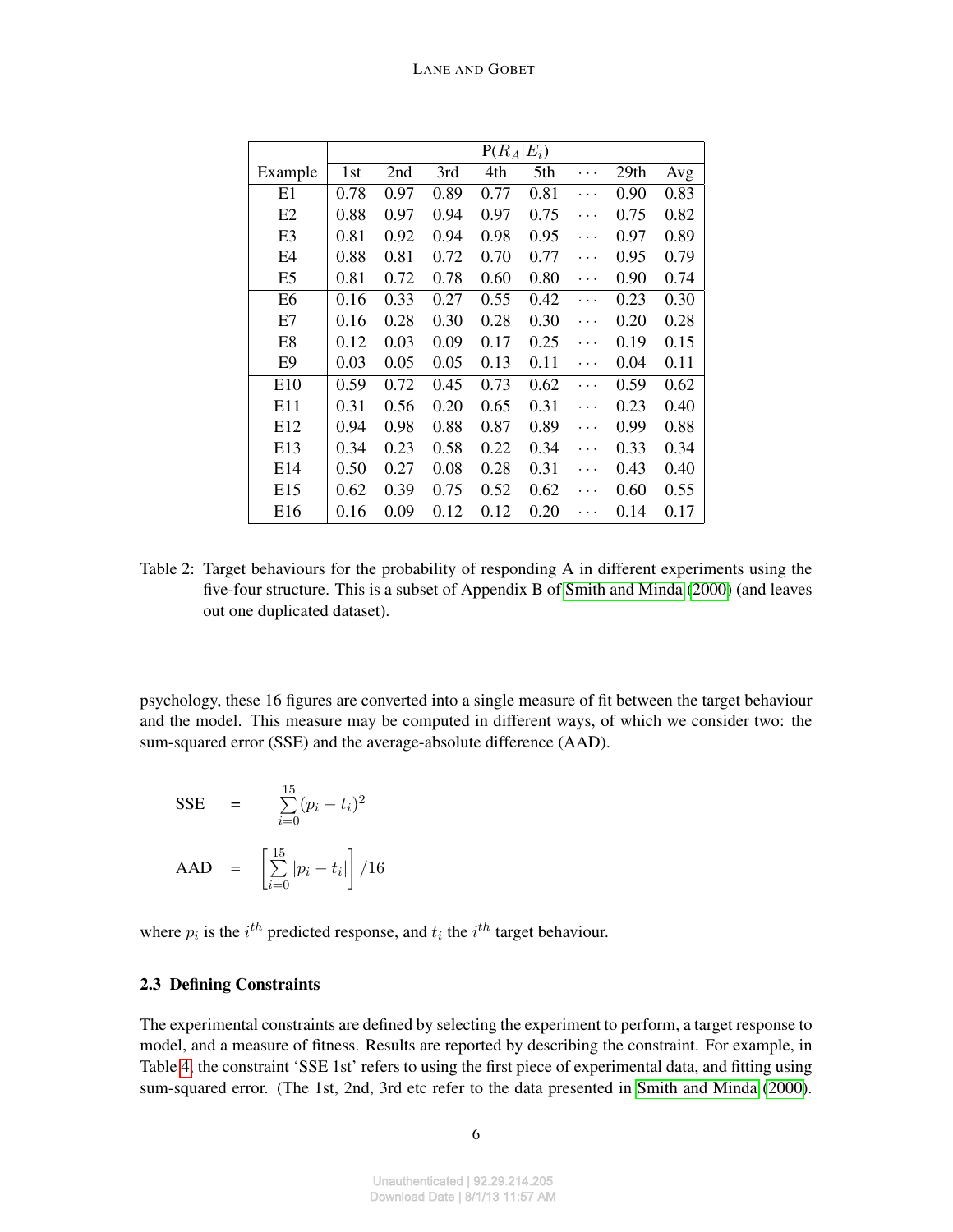AVG is the average across all the 29 datasets considered there.<sup>[1](#page-6-0)</sup> Target figures for a selection of datasets and AVG are shown in Table [2.](#page-5-0))

We evaluate a model by comparing its performance against the experimental constraints. This evaluation requires the following steps:

- 1. Perform the defined experiment on the model: in this case, train the model on the given training data, and collect its probability of assigning every instance to category A.
- 2. Use the measure of fitness to compare the model's performance against the target response, given by the collected data.

For example, constraint 'SSE 1st' would require the model's performance to be evaluated using the sum-squared error measure of fitness, comparing the model's probabilities with those from the 1st experiment, listed in Table [2.](#page-5-0)

### <span id="page-6-1"></span>3. Models of Categorisation

The motivation behind different models of cognitive behaviour varies across cognitive science. We include examples here of three important classes of models: mathematical models, which capture the essence of a particular behaviour through mathematical equations; connectionist models, which use mechanisms loosely based on neural systems in the brain; and discrimination-network models, which explain high-level patterns of human learning and memory. We describe how each model works, the parameters which define the model, and how it is used to predict values for the target behaviour: the probability of responding with category A.

#### 3.1 Mathematical Models

[Smith and Minda](#page-29-6) [\(2000\)](#page-29-6) consider eight mathematical models, most taken from earlier psychological literature on categorisation. We describe two of these here to illustrate the kinds of model being considered. The aim of all eight models is to compute, from the training examples, the probability of responding with category A to a given example. The *context model* [\(Medin and Schaffer, 1978\)](#page-28-11) is an exemplar model, which defines the probability of responding with category A given exemplar  $E_i$  as:

$$
P(A|E_i) = \frac{\sum_{j \in C_A} \eta_{ij}}{\sum_{j \in C_A} \eta_{ij} + \sum_{j \in C_B} \eta_{ij}}
$$

where

$$
d_{ij} = c \left[ \sum_{k=0}^{3} w_k |x_{ik} - x_{jk}| \right]
$$

<span id="page-6-0"></span><sup>1.</sup> Note that two of the sets of results in [Smith and Minda](#page-29-6) [\(2000\)](#page-29-6) appear to have been duplicated.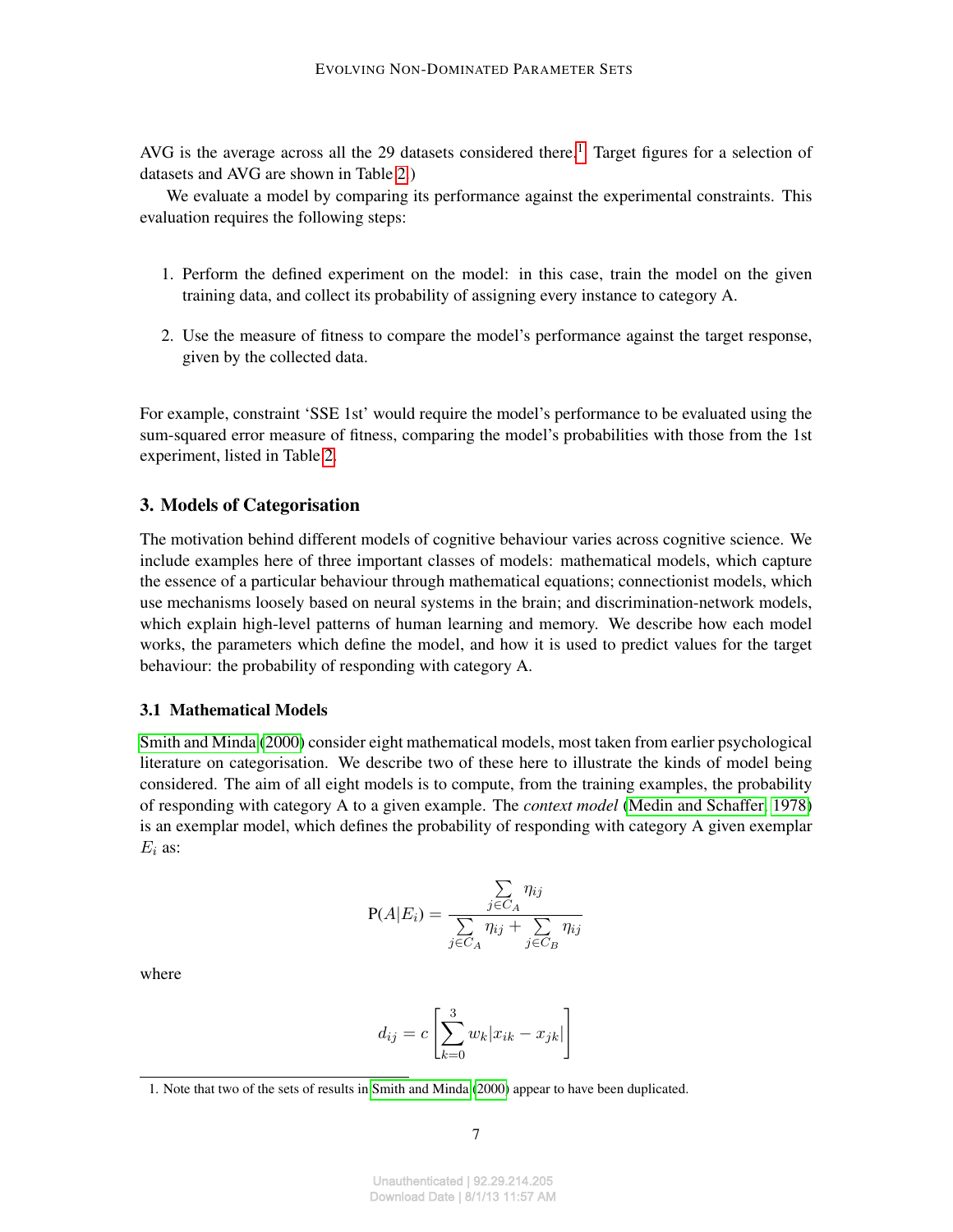

<span id="page-7-0"></span>Figure 2: Structure of the perceptron.

and  $x_{ik}$  and  $x_{jk}$  are the values of the item and exemplar on attribute k,  $w_k$  is the attentional weight to attribute k, c is the sensitivity parameter,  $C_{A/B}$  are the training examples in category A/B, and  $\eta_{ij} = e^{-d_{ij}}.$ 

The model is completed with a 'guessing' parameter, used to model the fact that, infrequently, people simply guess a category, without any memory retrieval. The probability that the model will guess when providing its response is  $\gamma$ , with a 0.5 probability of choosing category A. The model provides a probability of responding with category A, which may be compared directly with the gathered experimental data.

The *prototype* model uses a similar set of formulae to the context model, but calculates similarity to a canonical example, not all the examples. The canonical example is found with reference to the initial dataset: category A is represented by all four features taking the value 1, and category B by all four features taking the value 0.

The two mathematical theories are parameterised by six parameters:  $\{ w_0, w_1, w_2, w_3, c, \gamma \}$ , where  $\Sigma_{i=0}^3 w_i = 1$ .

#### 3.2 Connectionist Models

The typical connectionist network [\(Rumelhart and McClelland, 1986\)](#page-29-0) comprises a set of nodes interconnected by weighted links. The links pass activation between the nodes. Each node computes a simple function. Learning is a process of modifying the weights on the links between nodes. We use a simple, single-unit network (a perceptron; illustrated in Figure [2\)](#page-7-0) to model the categorisation experiment. The decision function for choosing category A is:

$$
\sum_{i=0}^{3} w_i \times x_i > \theta
$$

where  $w_i$  is the  $i^{th}$  weight,  $x_i$  is the  $i^{th}$  input, and  $\theta$  a threshold.

The model is a *learning* model, and the weights,  $w_i$ , may be trained using the rule:

$$
\Delta w_i = \eta \times x_i \times (target - output)
$$

where *output* is the current output value, and  $target$  is the desired output.  $\eta$  is a parameter governing the learning rate.

Connectionist models output a definite class, and so, to get a population of models from which to compute the probability of responding with category A, we train 20 models for 10 learning cycles to run the experiments. The model is defined by three independent parameters:  $\theta$ , the threshold,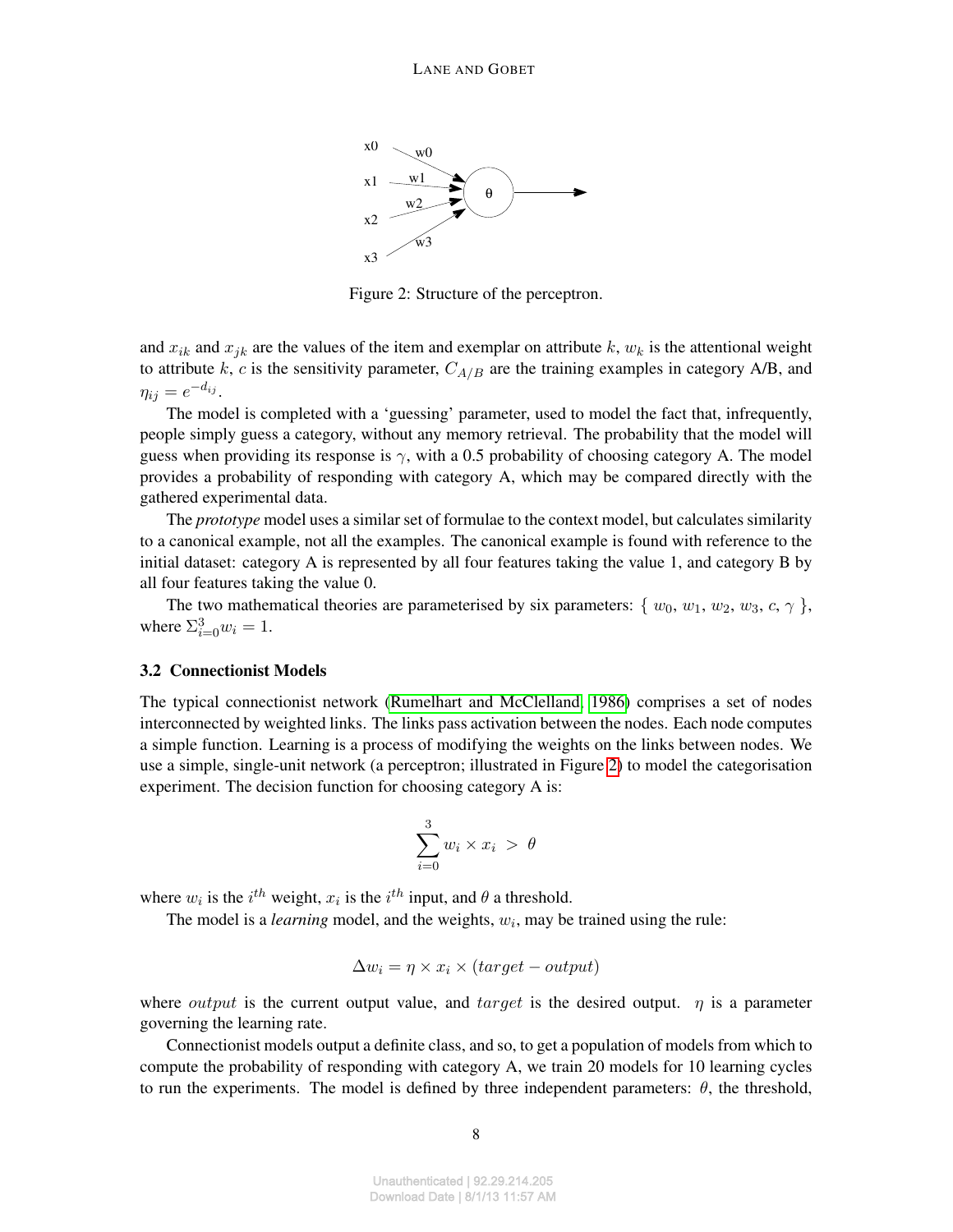

<span id="page-8-0"></span>Figure 3: An example discrimination network, classifying the five-four structure

 $η$ , the learning rate, and  $ρ$ , the probability of learning an example. The connectionist theory is parameterised by three parameters:  $\{\theta, \eta, \rho\}$ .

### 3.3 Discrimination-Network Models

Discrimination-network models, such as CHREST [\(Gobet et al., 2001\)](#page-27-8), capture the *processes* underlying behaviour. The internal representation for learnt knowledge is a discrimination network, as illustrated in Figure [3.](#page-8-0) Information is stored as chunks at individual nodes. Tests on the links between nodes are used when sorting a pattern from the root node (the black circle at the top). The dashed links indicate *naming links*, which are used by CHREST to associate categories to perceived information. The discrimination network is built up incrementally as the model is given each input in turn.

Three kinds of learning occur. The first, *discrimination*, adds a new test link and node to the network. Discrimination occurs when a pattern is sorted to a node, but does not match the chunk stored at that node. The new test link is created based on the next available test feature in the pattern. The second learning mechanism, *familiarisation*, adds information to the image of a node. Familiarisation occurs when a pattern is sorted to a node and matches the stored chunk. New information from the sorted pattern is added to the stored chunk. The third and final learning mechanism is used to add the naming links between nodes of different modalities. Specifically, during training, when CHREST has retrieved a node based on a pattern from the five-four structure, and retrieved a node relating to the category of that pattern, CHREST can form a naming link between the two retrieved nodes. Patterns are classified by CHREST during testing by sorting them through the network, and then retrieving the node using the retrieved node's naming link.

As with the connectionist models, the discrimination-network models give a definite categorisation for each stimulus, so, to obtain probabilities of response, we need to simulate a number of models. (In the experiments discussed below, 20 models were used.) Variations in the level of performance are achieved by making learning stochastic. When a training example is given to each model, it will, with probability  $\rho$ , attempt to learn the pattern. The probability of response is then obtained from the number of trained models which produce category A in response to each example. The CHREST theory is parameterised by just one parameter:  $\{ \rho \}$ .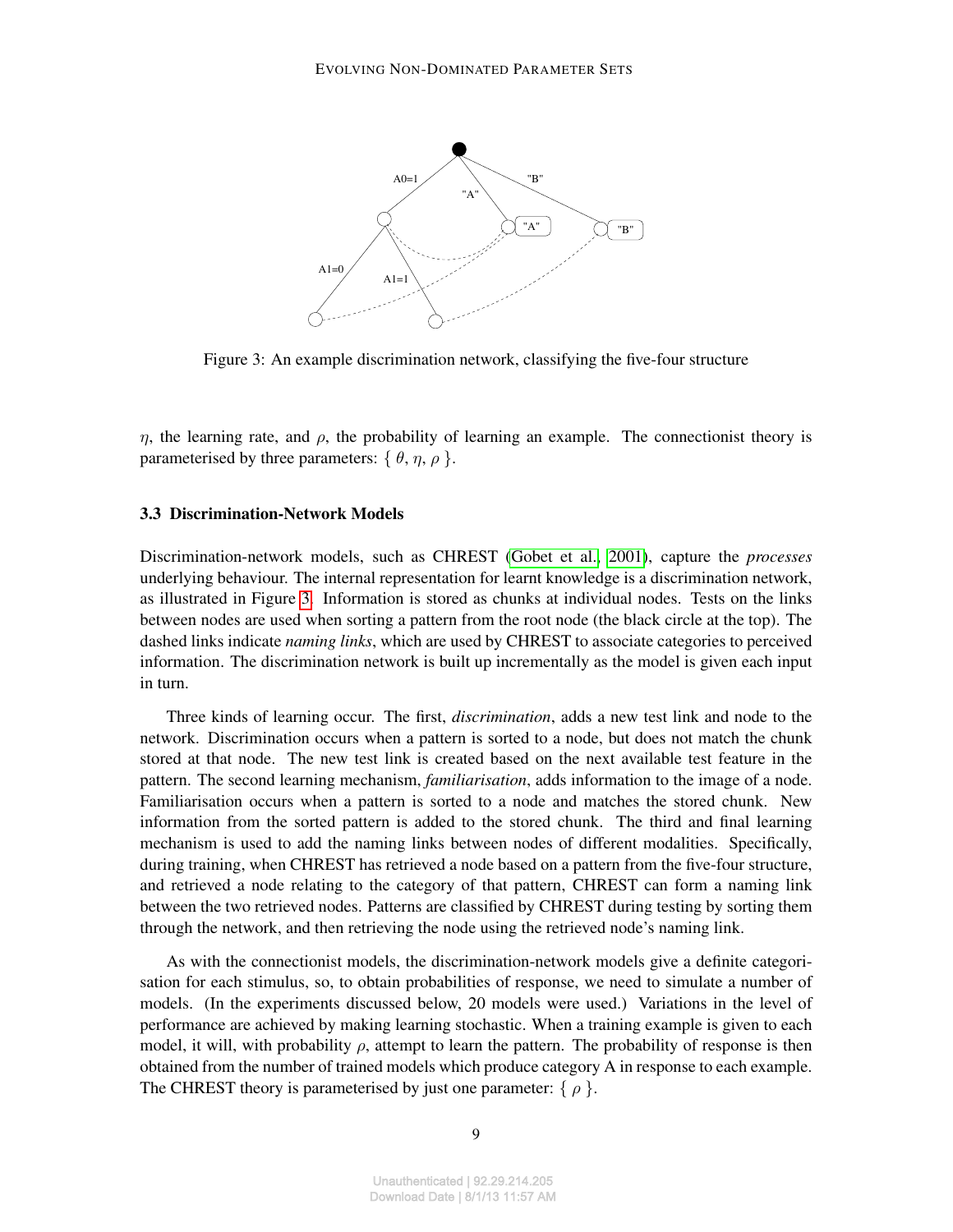# 4. Evolving Non-Dominated Cognitive Models

In the two previous sections we have described the set of experimental constraints for these models, and the range of theories from which models may be drawn; the remaining problem is how to find one or more models within the theories which satisfy the constraints. The challenge of identifying an optimal cognitive model is usefully considered as an *optimisation problem*. In addition, because we require each model to perform as well as possible in multiple experiments, the problem is a *multi-objective* optimisation problem.

We begin this section by formalising the search for a cognitive model as a multi-objective optimisation problem. One of the challenges is that it is not always possible to rank two different solutions: one may be better on one objective, but the other better on a second. Therefore, we look for a set of solutions, where no member of the set can be outperformed everywhere by another solution; this set is known as the *non-dominated set*, and, if perfectly calculated, will contain the optimal models; a variety of terms is used in the literature for this set, including 'efficient' and 'pareto-optimal', but we prefer the descriptive term 'non-dominated'. In common with other applications, the nature of these models precludes the use of an analytic technique to calculate the non-dominated set. Instead, search techniques, which gradually approximate the non-dominated set, are used to find an approximation to the optimal models.

There exists a range of techniques for finding non-dominated sets in the literature. Genetic algorithms [\(Holland, 1975\)](#page-27-9) are one of the most suitable for multi-objective optimisation, due to the parallel nature of their search, which allows even complex problems to be tackled; several different algorithms of this kind are used [\(Coello, 2000,](#page-26-6) [2003;](#page-26-7) [Maneeratana, Boonlong, and Chaiyaratana,](#page-28-12) [2004;](#page-28-12) [Srinivas and Deb, 1994\)](#page-29-8). We describe a version of the non-dominated sorting genetic algorithm (NSGA), and describe a new version, specifically designed to develop optimal cognitive models for multiple theories.

#### 4.1 Non-dominated sets of parameter values

Consider the illustration in Figure [4](#page-10-0) of two competing experimental constraints. The x-axis represents different values for the single parameter, and the y-axis represents the quality of fit of the model to an experiment; fit is assumed to be computed so that values are positive, and the aim is to reduce the fit to a value of 0. The curve  $f_1$  on the left of the figure represents the range of fit of various parameter settings to one experimental setting. Notice there is a clear optimum, labelled  $x_2$ , where  $f_1(x)$  is a minimum. The curve  $f_2$  to the right of the figure represents the fit to a second experimental setting. Notice there is again a clear optimum for  $f_2(x)$ , labelled  $x_4$ , but it is different to  $x_2$ .

The notion of a non-dominated set of parameter values is taken from multi-objective optimisation theory. A non-dominated assignment of values is defined as one which is better than all other values in at least one constraint (also see [Maneeratana, Boonlong, and Chaiyaratana](#page-28-12) [\(2004\)](#page-28-12)). Thus,  $x_2$  and  $x_4$  are in the non-dominated set, as they are better than all other assignments to x in  $f_1$  or  $f_2$  respectively.  $x_1$  is not in the non-dominated set, because  $x_3$  is just as good for  $f_1$  but better for  $f_2$ , that is  $f_1(x_1) = f_1(x_3)$  but  $f_2(x_1) > f_2(x_3)$ . Similarly  $x_5$  is not in the non-dominated set. All assignments for x between  $x_2$  and  $x_4$  inclusive are non-dominated assignments, as can be checked visually.

Algorithms for multi-objective optimisation tasks may be designed to return examples of the complete non-dominated set; a genetic algorithm to achieve this is described in Section [4.3.2.](#page-12-0)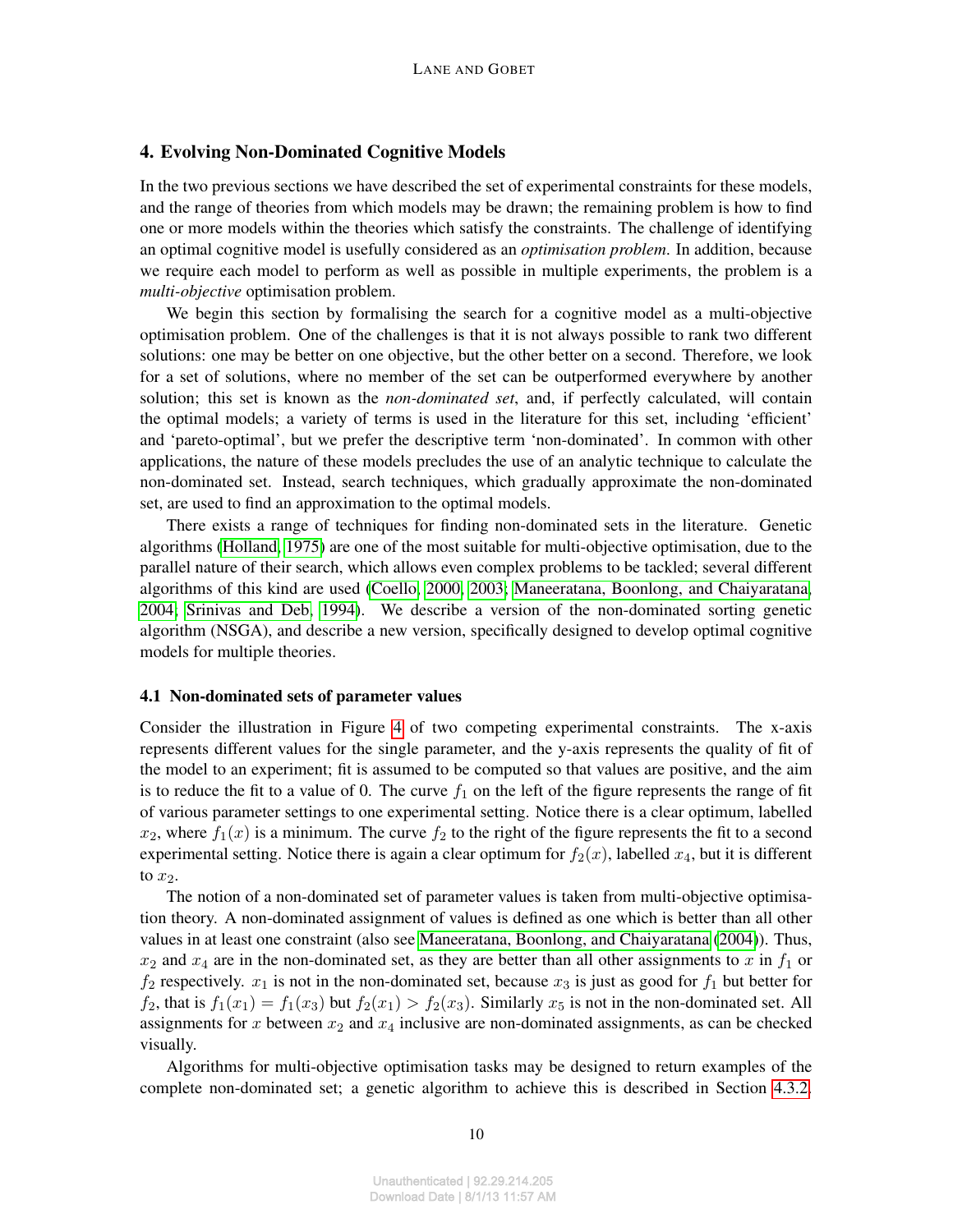

<span id="page-10-0"></span>Figure 4: Illustration of the non-dominated set of parameter values for a model fit to two different constraints.

Although our main aim is to make a case for the development of non-dominated sets of parameter values as a necessary precursor to comparing classes of computational models, there are some objections to using the complete set. The main objection can be seen by considering the point  $x_2$  in Figure [4.](#page-10-0) Although this point is optimal with respect to constraint  $f_1$ , it has a very poor performance with respect to constraint  $f_2$ ; this is an example of over-fitting. Another objection arises from considering the relative importance of the constraints; in the example above, treating  $f_1$  and  $f_2$ equally could lead to a convincing case to be made for the point  $x_3$  as 'the' best value. However, in an experimental setting, some experiments may be regarded as more robust than others, or perhaps some experiments fit better within a given modelling paradigm. Returning a representative sample of the complete non-dominated set allows us to observe the effect of all considerations of relative priority of the constraints, from completely equal, in the case of  $x_3$ , to ignoring  $f_2$ , in the case of  $x_2$ , or ignoring  $f_1$  in the case of  $x_4$ . The approach advocated here is that, initially, the modeller should become aware of the complete set of candidate models, and use this set to make qualitative decisions about parameter values, to observe the fit of a particular model to given experimental settings, and also to compare competing theories.

#### 4.2 Multi-objective optimisation

In Section [3,](#page-6-1) we discussed some cognitive theories, each of which defines models using a set of parameters. We will treat the four classes of models as defining a space,  $M$ , of possible models. Our aim is to find one or more  $m \in \mathcal{M}$  satisfying the multiple experimental constraints, where m is a specific set of values for the parameters in a given theory.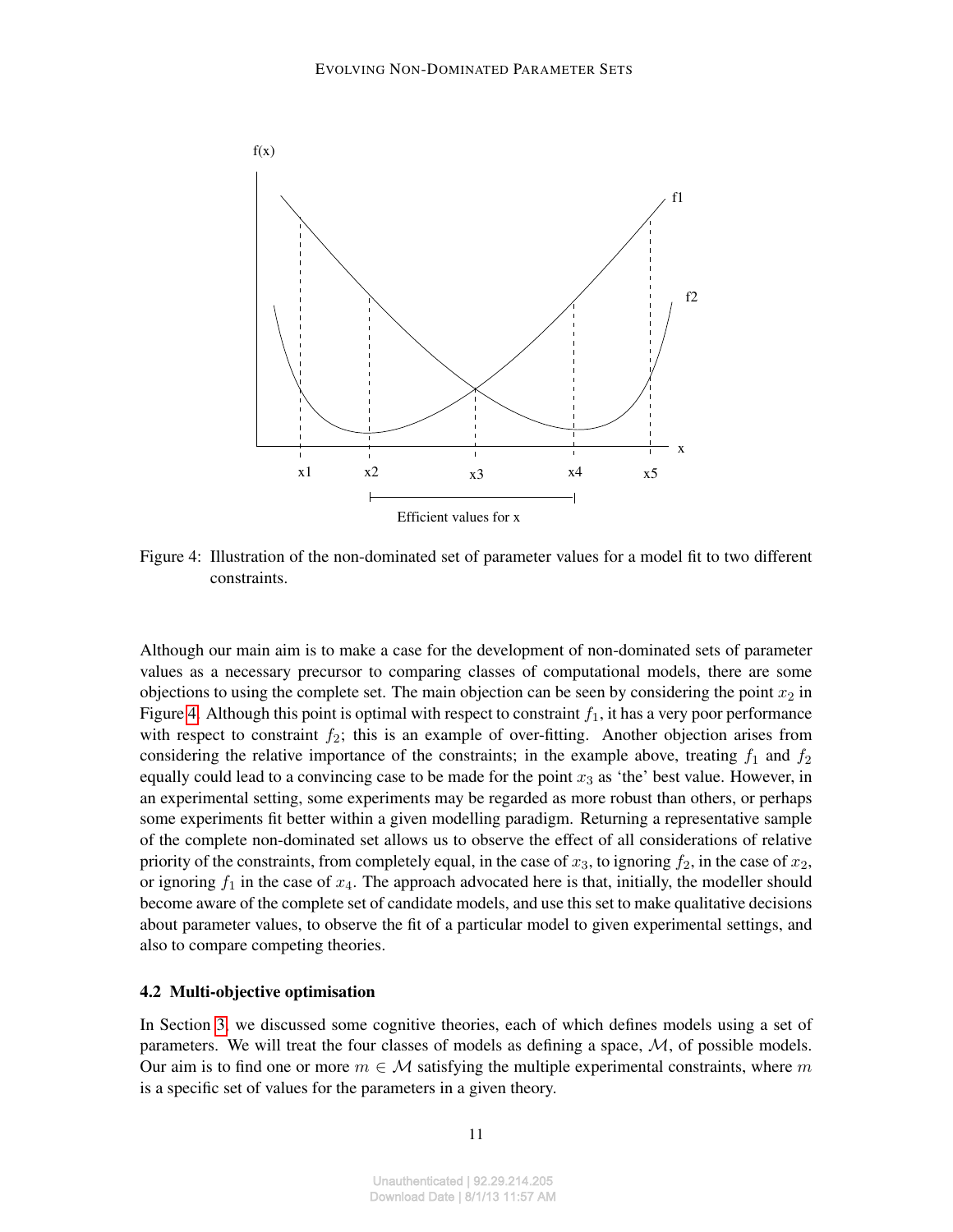Each experimental constraint is defined as a function, mapping a given model to a real number:

$$
f_i:\mathcal{M}\to\mathbb{R}
$$

Without loss of generality, we minimise  $f_i(m) \geq 0$ . Note that i refers to the specific experiment. Model  $m_1$  is said to *dominate* model  $m_2$  if:

$$
\forall i \bullet f_i(m_1) \le f_i(m_2) \land \exists j \bullet f_j(m_1) < f_j(m_2) \tag{1}
$$

In other words,  $m_1$  does at least as well as  $m_2$  everywhere, but there is at least one task in which  $m_1$  does better. For our categorisation task, this would mean that model  $m_1$  provides at least as good a fit as  $m_2$  in every experiment, and in at least one experiment  $m_1$  provides a better fit than  $m<sub>2</sub>$ .

The non-dominated solutions will be those models, selected from multiple theories, which are not outperformed on all of the multiple tasks. We now describe an algorithm for automatically locating non-dominated models.

#### 4.3 Genetic algorithms

A *genetic algorithm* (GA) [\(Holland, 1975\)](#page-27-9) is a form of search technique inspired by natural selection. The distinctive property of a GA is that it continually refines a *population* of individuals. The population is sorted, using a *fitness* function, to rank the individuals. The best individuals are then combined, using cross-over, to create new individuals. Mutation may also be applied, to randomly alter some of the new individuals. The search is repeated until a good individual is achieved, or the experimenter decides enough cycles have been executed.

We use three forms of GA in the experiments below:

**Simple GA** to evolve a model from a single theory on one experimental constraint.

- NSGA to evolve a set of non-dominated models from a single theory on multiple experimental constraints.
- Speciated NSGA to evolve a set of non-dominated models from multiple theories, based on multiple experimental constraints.

All three use a similar cycle of evolution, creating a population and evolving the population using cross-over and mutation. The set of numeric parameters for each theory forms the *genotype*, and these parameters are used to create a model appropriate to that theory (in an evolutionary sense, the model is the *phenotype*). Crossover between two models creates a new model using some of the parameters from the first model and some from the second. Mutation is simply the random change of one of the parameters; we have set the rate of mutation at 10%.

We use an *elitist* strategy, selecting the best individuals of the current population: for the simple GA these are the best 10% of the population, and for the non-dominated sorting GA's, these are the non-dominated members of the population. The elite members are passed unchanged to the new population, and the population size is made up through cross-over and mutation. The elitist strategy means that the best individuals of the population are always preserved between cycles.

The different forms of GA use different fitness functions, and also different compositions of their populations. However, in each case, the populations are made up from individuals, where each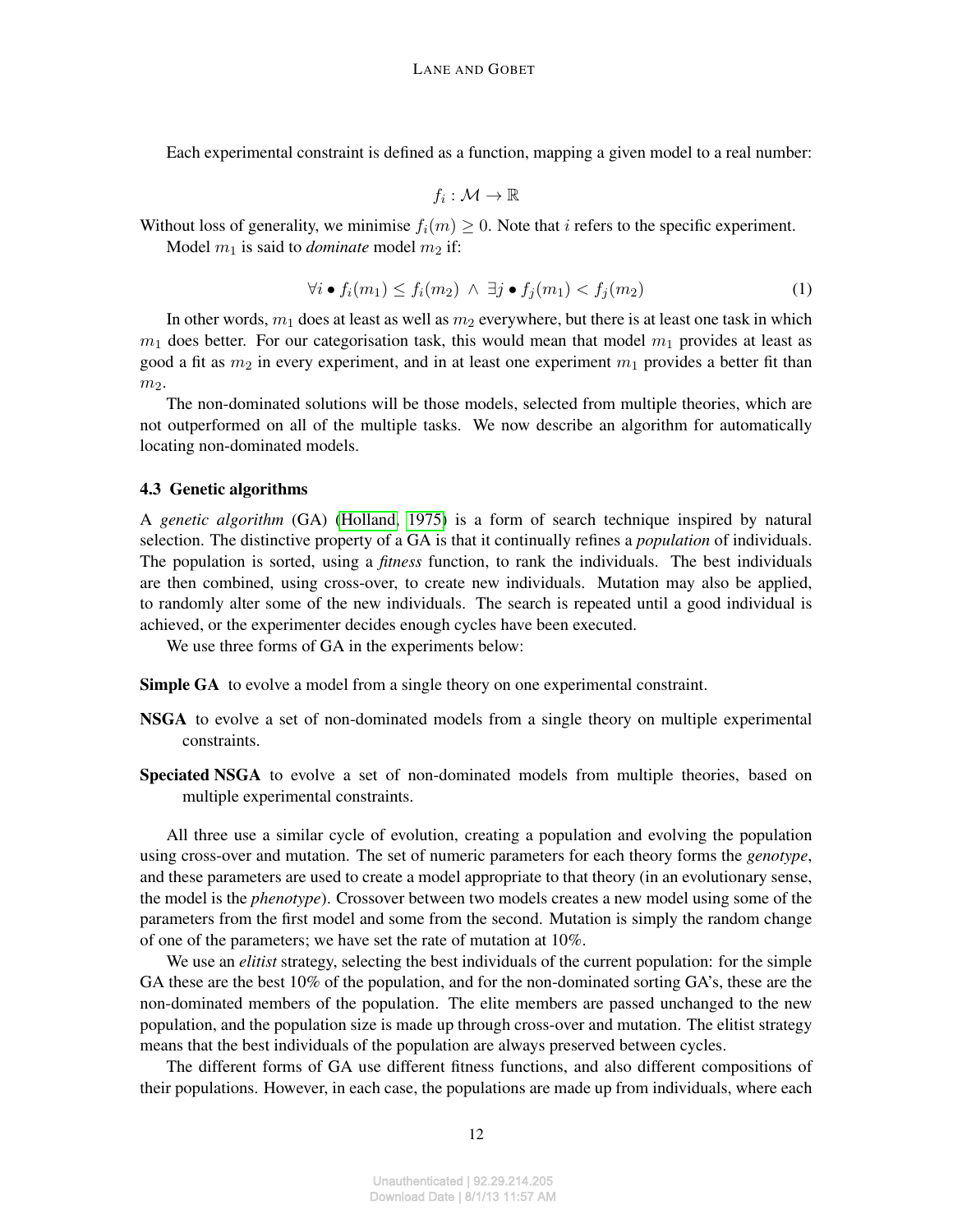individual is an assignment of values to the parameters in a given theory; each individual is a specific *model*. The fitness functions use the experimental constraints to determine how good each model is with reference to the other models in the current population(s). We now describe the different forms of GA in turn.

#### 4.3.1 SIMPLE GA

The simple GA searches through models drawn from a single theory, ranking its population by performance on a single experimental constraint. The initial population for the simple GA consists of a random sampling of parameter values for models from a given theory. As each constraint measures the performance of a model yielding a single numeric value, it is easy to rank the population to find the best models.

#### <span id="page-12-0"></span>4.3.2 NON-DOMINATED SORTING GA

The non-dominated sorting genetic algorithm (NSGA) is used when multiple objectives must be satisfied, and is a technique for ranking models although there is no linear measure of fitness available. NSGA modifies the standard GA by altering the manner in which the population is ranked. As there are multiple objectives, there is no simple linear measure of 'better'. [Goldberg](#page-27-7) [\(1989\)](#page-27-7) was the first to propose using domination as a means of ranking the models in the population, and later work has developed the technique [\(Coello, 2003;](#page-26-7) [Maneeratana, Boonlong,](#page-28-12) [and Chaiyaratana, 2004;](#page-28-12) [Srinivas and Deb, 1994\)](#page-29-8).

NSGA ranks a population by separating it into sets of non-dominated individuals. Using the definition of *dominates* (1), those individuals which are *not* dominated are first separated out of the initial population. These form set 1. Set 2 is then formed by separating out the non-dominated individuals of the remaining population. This process continues for set 3, with set 4 consisting of the remainder. The members of set 1 are now passed to the new population unchanged, and the remainder of the new population is made up using cross-over preferring those members of set 1, but also using members of the other sets, with decreasing probability from set 2 to set 4. Table [3](#page-13-0) illustrates the NSGA algorithm used here, and step 3 describes how the probability of cross-over changes with the set in which a model is found.

#### 4.3.3 SPECIATED NSGA

One of the problems of using a single population with models drawn from different theories is that of premature convergence, where NSGA can quickly produce a population of models drawn from a single theory [\(Lane and Gobet, 2005\)](#page-27-10). Here, we introduce a variation of NSGA, which we call "Speciated NSGA", in which separate populations are managed for each theory. Our variation ensures that we always have a selection of candidate models from each theory, and these candidates can evolve, in competition against their own and other theories. When evolution is completed, we may then determine which models from which theories are the ones which we wish to analyse.

The GA is started off with  $N$  populations, one for each of the theories being considered (in our example,  $N = 4$ ). In almost all stages, the algorithm proceeds as with NSGA, as shown in Table [3.](#page-13-0) The only step where the  $N$  populations interact is when computing whether a model is 'dominated'. In this step, all the populations are combined, so that a model in one theory may be dominated by a model from another theory. This combination promotes *competition* between the theories. A new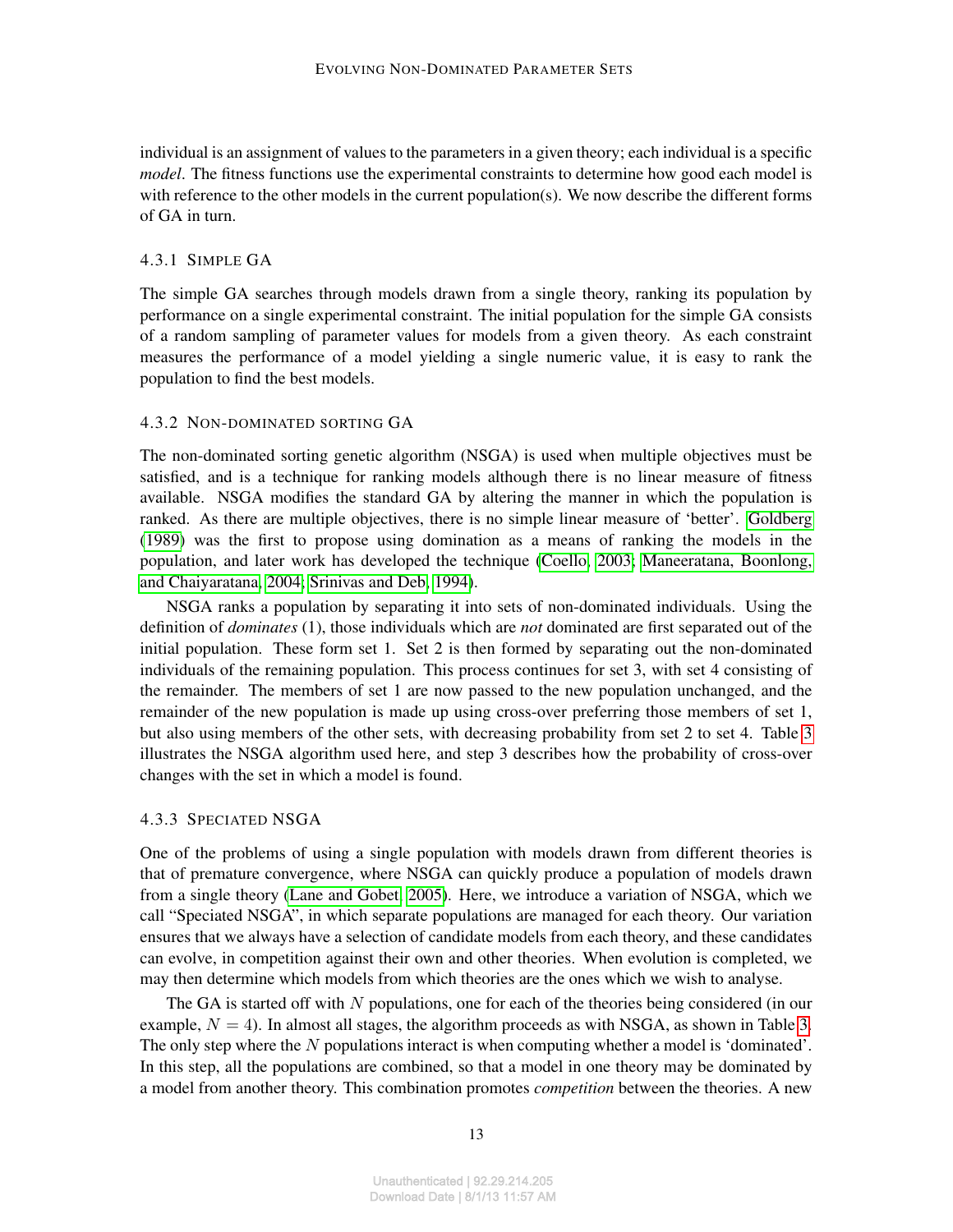- 1. Create an initial population.
- 2. For each member of the population, compute its performance on the given fitness function, and then form four sets according to the following rules:
	- set 1 the non-dominated individuals of the entire population;
	- set 2 the non-dominated individuals of the entire population without set 1;
	- set 3 the non-dominated individuals of the entire population without set 1 and set 2; and
	- set 4 the entire population without sets 1, 2, and 3.
- 3. Create a new population consisting of the members of set 1, and the results of performing cross-over on individuals selected from the four sets. The probability of selecting a member of set 3 is double that of selecting from set 4; from set 2 double that of selecting from set 3, and from set 1 double that of selecting from set 2.
- 4. Mutation is performed on the new individuals (those not in set 1).
- 5. The process begins again at step 2, until the maximum number of cycles, or stopping criterion, has been reached.
- <span id="page-13-0"></span>Table 3: Non-dominated sorting genetic algorithm. See text for details of the population makeup, and the construction of non-dominated sets.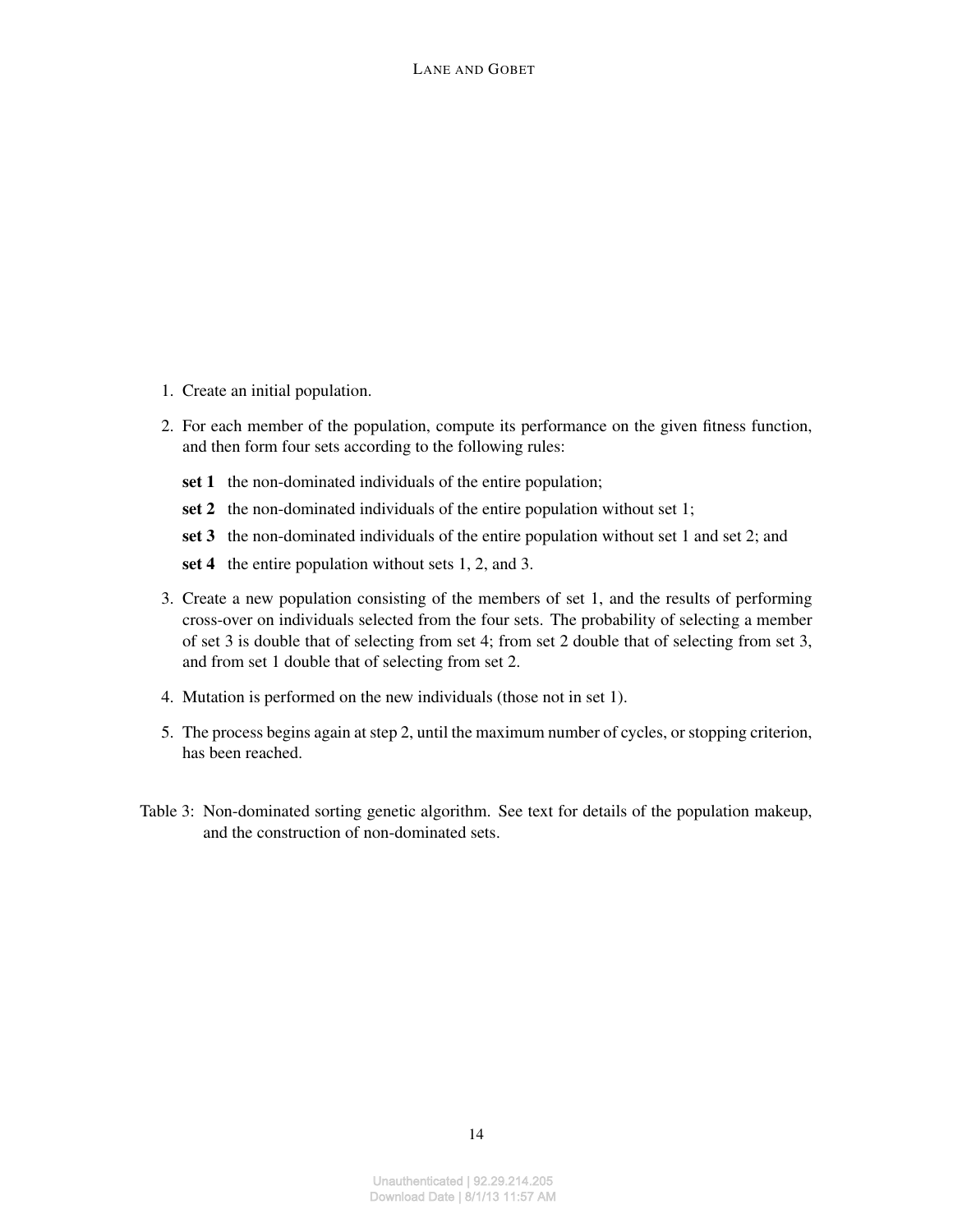population is created for each theory based on the distribution of individuals from its own theory across the  $N$  sets.

The chief benefit of our algorithm may be seen by considering one of the worst-case scenarios: what would happen if every model in one of the theories was dominated by models in another? In regular NSGA, there would be no new models from this dominated theory. In our variation, a new population will be created, still preferring candidates from set 2 over set 3. Once evolution is complete, extracting the non-dominated models from all the theories may mean some theories have no models. However, we will still have evolved a set of models which do well for that theory, and can analyse their performance.

A related benefit is that some theories require comparatively longer to evolve good values for their parameters. An evolutionary algorithm such as NSGA will tend to remove poorly performing models, and so fail to evolve effective models for such theories. Our approach instead ensures models from all theories are developed, and so the slower-evolving theories can 'catch up', and produce non-dominated models at a later period.

### 5. Experiments

We demonstrate and evaluate our approach in three experiments developing computational models of categorisation. First, we consider the performance of models on all constraints when optimised against a single constraint. Second, we explore, within a given theory, the quality of models evolved against all available constraints, using multi-objective optimisation. Finally, we consider the impact of competition against other theories, and analyse the quality of models produced. Two parameters determined in advance are the number of models within each population, and the number of cycles of evolution used. The larger these two numbers are, the more models get explored, and the more likely it is that 'the best' model(s) will be located. It is possible to automate these values to some extent [Ritter et al.](#page-29-9) [\(2011\)](#page-29-9), however, we find that using 500 models in each population, and 300 cycles of evolution provides consistent results, so these numbers are used throughout (except in the very first experiment).

When creating a new population, we have chosen to build and rank the models using their performance on the complete set of constraints. An alternative technique is to divide the constraints into a 'training' and a 'cross-validation' set, using the training set to build the models, and the crossvalidation set to rank them. We have chosen not to do this here for three reasons. First, our aim is to demonstrate how evolutionary algorithms can generate a set of non-dominated models whose parameters may then be analysed. Second, this seems to fit more closely with how mathematical models are built and ranked on single datasets, in particular using the novel instances in the transfer set for evaluation (see [Nosofsky, 2000;](#page-28-10) [Smith and Minda, 2000\)](#page-29-6). Third, where cross-validation is used, the selection of cross-validation sets must be repeated, and some averaging procedure adopted. An area where this methodology is important is machine learning, such as the training of supportvector machines. A standard recommendation is to use cross-validation to locate parameters which provide good average performance across all the cross-validation sets, and then retrain the algorithm with *all* the data using these best parameters [\(Hsu, Chang, and Lin, 2003,](#page-27-11) p.8) prior to subsequent testing, where the performance of the now fixed models is assessed on the test set. We return to this point in the discussion.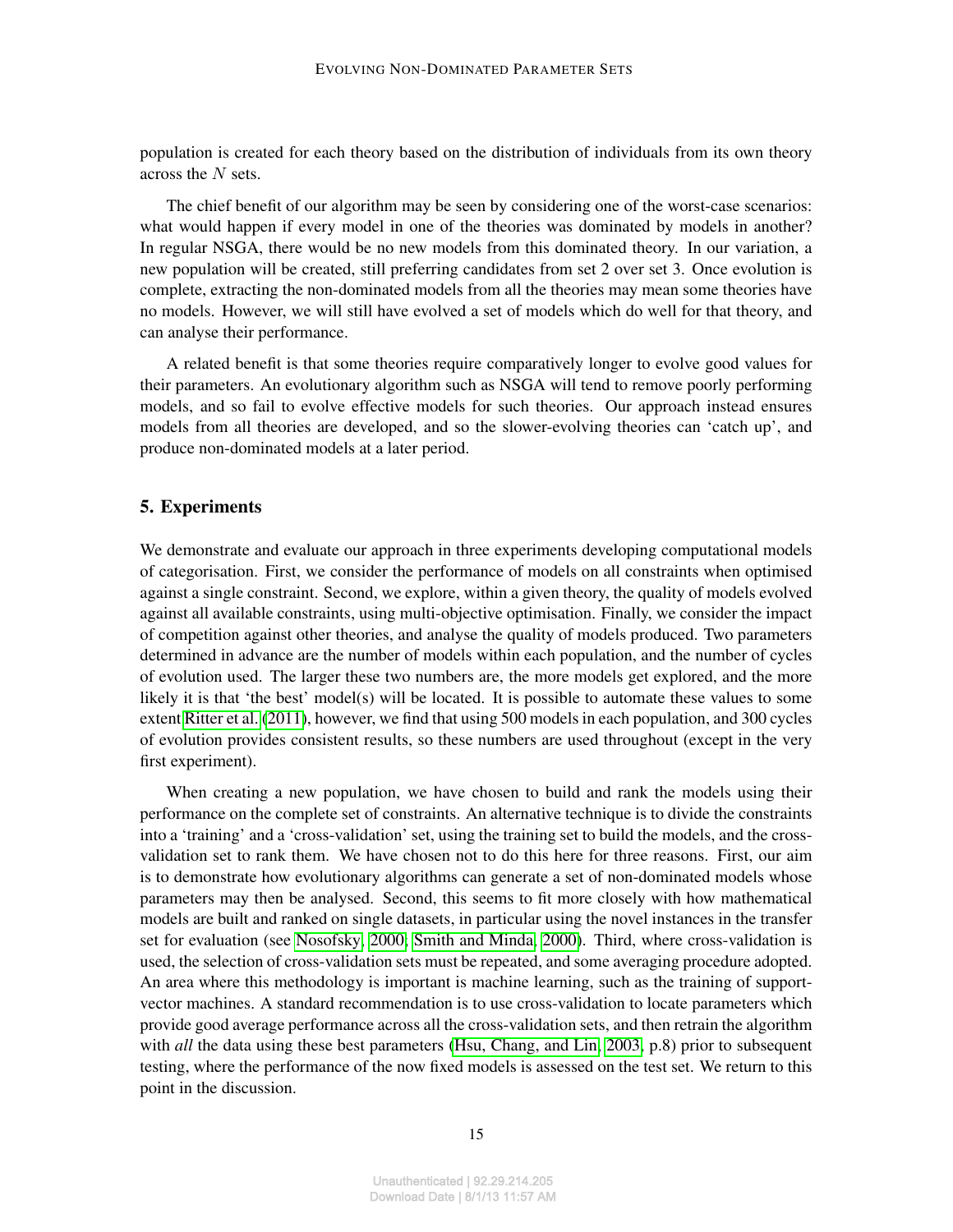|            |            |                 |      |      | Average Absolute Difference (AAD) | Sum-Squared Error (SSE) |                 |      |      |      |  |
|------------|------------|-----------------|------|------|-----------------------------------|-------------------------|-----------------|------|------|------|--|
|            | <b>AVG</b> | 1 <sub>st</sub> | 2nd  | 3rd  | 4th                               | <b>AVG</b>              | 1 <sub>st</sub> | 2nd  | 3rd  | 4th  |  |
| AAD        |            |                 |      |      |                                   |                         |                 |      |      |      |  |
| <b>AVG</b> | 0.03       | 0.06            | 0.11 | 0.11 | 0.11                              | 0.02                    | 0.10            | 0.28 | 0.31 | 0.29 |  |
| 1st        | 0.08       | 0.04            | 0.12 | 0.11 | 0.16                              | 0.13                    | 0.04            | 0.39 | 0.35 | 0.57 |  |
| 2nd        | 0.09       | 0.12            | 0.03 | 0.12 | 0.07                              | 0.16                    | 0.31            | 0.03 | 0.46 | 0.13 |  |
| 3rd        | 0.10       | 0.10            | 0.13 | 0.04 | 0.14                              | 0.21                    | 0.23            | 0.47 | 0.09 | 0.60 |  |
| 4th        | 0.08       | 0.13            | 0.08 | 0.15 | 0.03                              | 0.19                    | 0.45            | 0.16 | 0.65 | 0.02 |  |
| <b>SSE</b> |            |                 |      |      |                                   |                         |                 |      |      |      |  |
| <b>AVG</b> | 0.03       | 0.07            | 0.09 | 0.10 | 0.09                              | 0.02                    | 0.12            | 0.19 | 0.29 | 0.19 |  |
| 1st        | 0.08       | 0.03            | 0.12 | 0.10 | 0.15                              | 0.12                    | 0.03            | 0.34 | 0.32 | 0.51 |  |
| 2nd        | 0.09       | 0.13            | 0.03 | 0.14 | 0.08                              | 0.20                    | 0.35            | 0.02 | 0.19 | 0.35 |  |
| 3rd        | 0.10       | 0.11            | 0.11 | 0.04 | 0.14                              | 0.21                    | 0.29            | 0.39 | 0.05 | 0.50 |  |
| 4th        | 0.09       | 0.13            | 0.07 | 0.14 | 0.04                              | 0.21                    | 0.46            | 0.12 | 0.68 | 0.03 |  |

<span id="page-15-0"></span>Table 4: Sample results from experiment 1 for the context class of models. (Numbers indicate difference between model's performance and human data. Each row gives the constraint the model was optimised against, and the column the constraint it was tested against. Highlighted numbers indicate performance on a constraint which model was optimised against.)

|            |            |      |      |      | Average Absolute Difference (AAD) | Sum-Squared Error (SSE) |      |      |      |      |  |
|------------|------------|------|------|------|-----------------------------------|-------------------------|------|------|------|------|--|
|            | <b>AVG</b> | 1st  | 2nd  | 3rd  | 4th                               | <b>AVG</b>              | 1st  | 2nd  | 3rd  | 4th  |  |
| AAD        |            |      |      |      |                                   |                         |      |      |      |      |  |
| AVG        | 0.05       | 0.10 | 0.11 | 0.14 | 0.08                              | 0.06                    | 0.25 | 0.26 | 0.40 | 0.20 |  |
| 1st        | 0.07       | 0.07 | 0.10 | 0.10 | 0.11                              | 0.11                    | 0.14 | 0.28 | 0.33 | 0.39 |  |
| 2nd        | 0.11       | 0.14 | 0.06 | 0.14 | 0.07                              | 0.23                    | 0.49 | 0.10 | 0.58 | 0.10 |  |
| 3rd        | 0.13       | 0.13 | 0.15 | 0.05 | 0.18                              | 0.36                    | 0.47 | 0.57 | 0.07 | 0.71 |  |
| 4th        | 0.06       | 0.12 | 0.09 | 0.12 | 0.05                              | 0.12                    | 0.36 | 0.18 | 0.38 | 0.09 |  |
| <b>SSE</b> |            |      |      |      |                                   |                         |      |      |      |      |  |
| <b>AVG</b> | 0.05       | 0.08 | 0.10 | 0.10 | 0.10                              | 0.06                    | 0.19 | 0.27 | 0.28 | 0.26 |  |
| 1st        | 0.07       | 0.07 | 0.12 | 0.11 | 0.13                              | 0.13                    | 0.14 | 0.33 | 0.31 | 0.45 |  |
| 2nd        | 0.11       | 0.14 | 0.06 | 0.13 | 0.08                              | 0.24                    | 0.45 | 0.09 | 0.42 | 0.16 |  |
| 3rd        | 0.11       | 0.12 | 0.13 | 0.05 | 0.15                              | 0.29                    | 0.43 | 0.44 | 0.07 | 0.58 |  |
| 4th        | 0.10       | 0.15 | 0.08 | 0.16 | 0.05                              | 0.25                    | 0.55 | 0.18 | 0.70 | 0.06 |  |

<span id="page-15-1"></span>Table 5: Sample results from experiment 1 for the prototype class of models.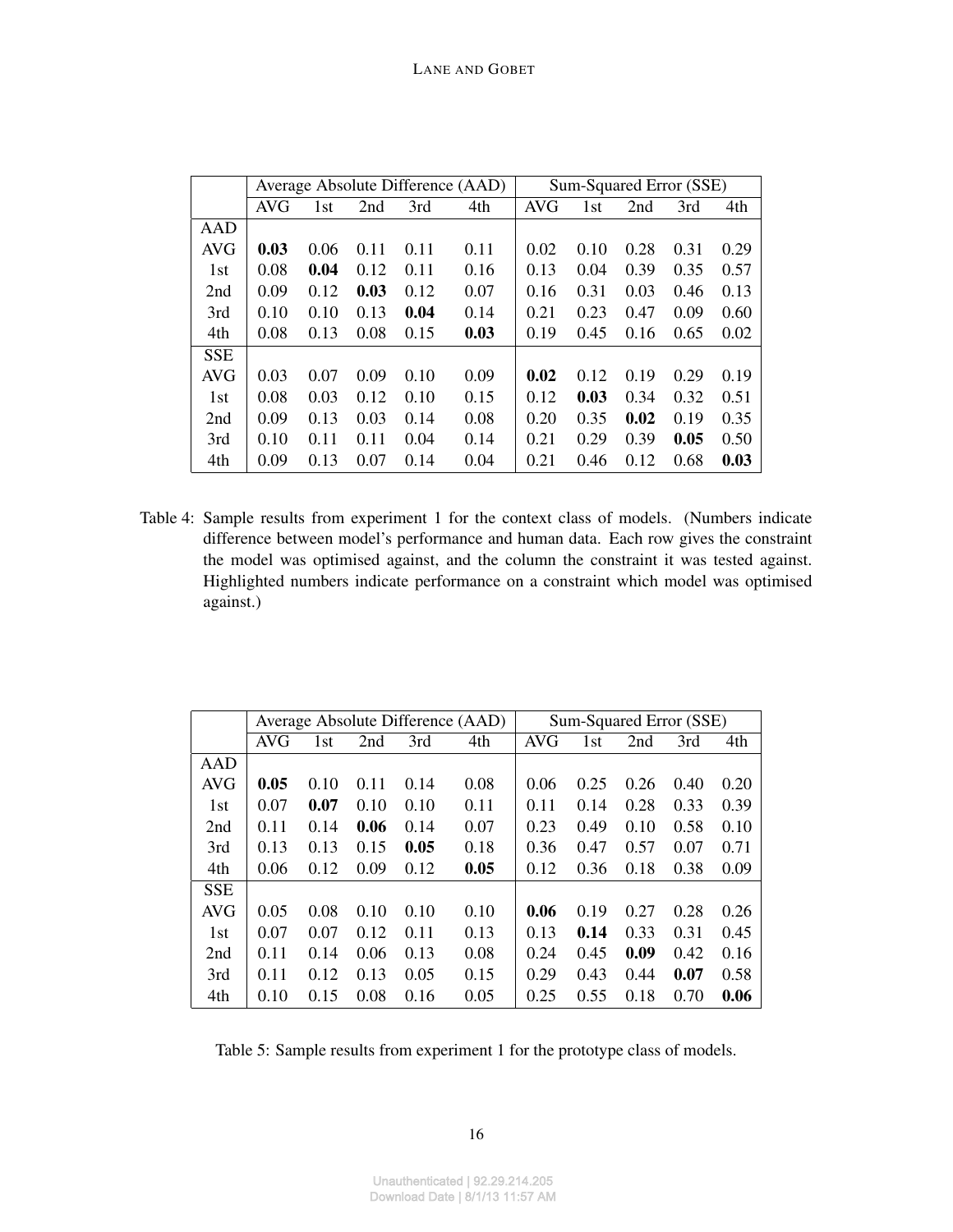|            |            |      |      |      | Average Absolute Difference (AAD) | Sum-Squared Error (SSE) |      |      |      |      |
|------------|------------|------|------|------|-----------------------------------|-------------------------|------|------|------|------|
|            | <b>AVG</b> | 1st  | 2nd  | 3rd  | 4th                               | <b>AVG</b>              | 1st  | 2nd  | 3rd  | 4th  |
| AAD        |            |      |      |      |                                   |                         |      |      |      |      |
| <b>AVG</b> | 0.05       | 0.08 | 0.10 | 0.11 | 0.09                              | 0.06                    | 0.18 | 0.23 | 0.29 | 0.22 |
| 1st        | 0.07       | 0.07 | 0.12 | 0.13 | 0.13                              | 0.12                    | 0.25 | 0.33 | 0.43 | 0.38 |
| 2nd        | 0.07       | 0.12 | 0.09 | 0.14 | 0.08                              | 0.12                    | 0.35 | 0.19 | 0.47 | 0.16 |
| 3rd        | 0.10       | 0.12 | 0.14 | 0.06 | 0.14                              | 0.24                    | 0.34 | 0.54 | 0.10 | 0.51 |
| 4th        | 0.09       | 0.13 | 0.11 | 0.12 | 0.06                              | 0.22                    | 0.47 | 0.26 | 0.42 | 0.12 |
| <b>SSE</b> |            |      |      |      |                                   |                         |      |      |      |      |
| <b>AVG</b> | 0.05       | 0.10 | 0.09 | 0.11 | 0.08                              | 0.06                    | 0.22 | 0.19 | 0.30 | 0.17 |
| 1st        | 0.06       | 0.08 | 0.11 | 0.12 | 0.12                              | 0.09                    | 0.14 | 0.31 | 0.41 | 0.38 |
| 2nd        | 0.09       | 0.13 | 0.08 | 0.13 | 0.08                              | 0.16                    | 0.41 | 0.16 | 0.41 | 0.15 |
| 3rd        | 0.09       | 0.11 | 0.13 | 0.07 | 0.13                              | 0.20                    | 0.33 | 0.44 | 0.11 | 0.43 |
| 4th        | 0.08       | 0.13 | 0.09 | 0.14 | 0.06                              | 0.17                    | 0.40 | 0.19 | 0.51 | 0.10 |

<span id="page-16-0"></span>Table 6: Sample results from experiment 1 for the connectionist class of models.

|            |            |      |      |      | Average Absolute Difference (AAD) | Sum-Squared Error (SSE) |      |      |      |      |
|------------|------------|------|------|------|-----------------------------------|-------------------------|------|------|------|------|
|            | <b>AVG</b> | 1st  | 2nd  | 3rd  | 4th                               | AVG                     | 1st  | 2nd  | 3rd  | 4th  |
| AAD        |            |      |      |      |                                   |                         |      |      |      |      |
| <b>AVG</b> | 0.19       | 0.22 | 0.19 | 0.26 | 0.13                              | 0.89                    | 1.32 | 0.81 | 1.57 | 0.49 |
| 1st        | 0.18       | 0.23 | 0.18 | 0.26 | 0.12                              | 0.90                    | 1.37 | 0.75 | 1.64 | 0.39 |
| 2nd        | 0.18       | 0.23 | 0.18 | 0.26 | 0.13                              | 1.01                    | 1.48 | 0.77 | 1.78 | 0.44 |
| 3rd        | 0.19       | 0.22 | 0.18 | 0.26 | 0.14                              | 1.00                    | 1.43 | 0.82 | 1.71 | 0.55 |
| 4th        | 0.18       | 0.23 | 0.18 | 0.26 | 0.12                              | 0.80                    | 1.23 | 0.78 | 1.52 | 0.43 |
| <b>SSE</b> |            |      |      |      |                                   |                         |      |      |      |      |
| <b>AVG</b> | 0.18       | 0.22 | 0.18 | 0.26 | 0.13                              | 0.79                    | 1.23 | 0.78 | 1.45 | 0.43 |
| 1st        | 0.18       | 0.23 | 0.18 | 0.26 | 0.12                              | 0.74                    | 1.17 | 0.74 | 1.46 | 0.42 |
| 2nd        | 0.18       | 0.23 | 0.18 | 0.26 | 0.12                              | 0.82                    | 1.26 | 0.75 | 1.56 | 0.42 |
| 3rd        | 0.18       | 0.23 | 0.19 | 0.27 | 0.13                              | 0.73                    | 1.17 | 0.79 | 1.46 | 0.42 |
| 4th        | 0.18       | 0.23 | 0.19 | 0.27 | 0.13                              | 0.74                    | 1.18 | 0.80 | 1.45 | 0.42 |

<span id="page-16-1"></span>Table 7: Sample results from experiment 1 for the discrimination-network class of models.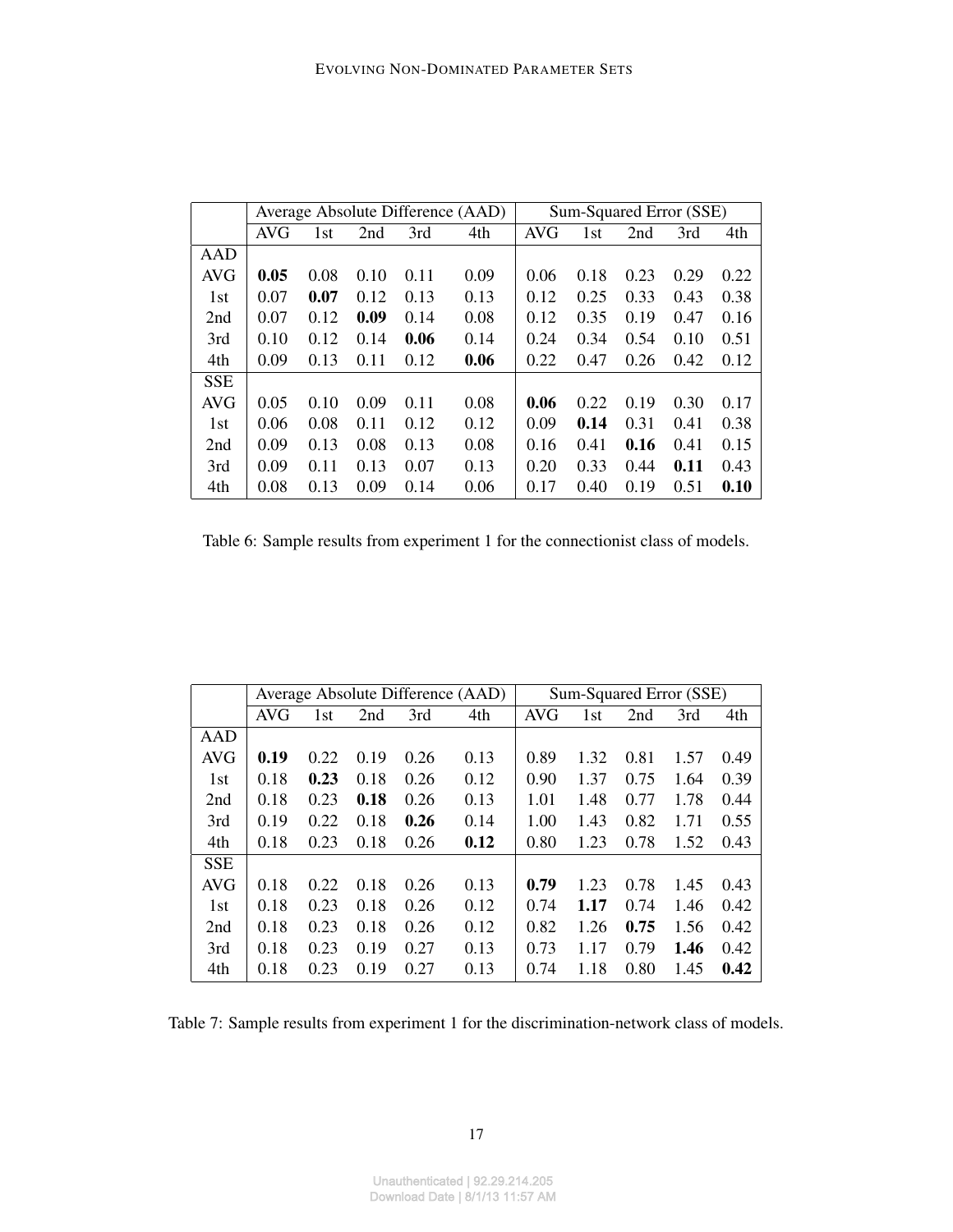#### 5.1 Optimising models against a single constraint

The first question addressed is whether a model developed by optimising its parameters against data from one experiment transfers effectively to other experiments. For example, a model developed with one measure of fitness against the first set of experimental data in Table [2](#page-5-0) should produce a good level of fit with that constraint. However, what will its level of fit be on a different constraint? And how will that compare with the performance of a model developed directly against the second constraint?

Method For each class of theory, and for each of the thirty constraints, we evolve an optimised model using a simple genetic algorithm. 300 cycles through the genetic algorithm are performed, with a population of 50 candidate models, returning the single best-performing model for each class of theory. The performance of that model is then calculated for every constraint, and the results tabulated.

Results Table [4](#page-15-0) shows the results achieved by the context class of models on five of the constraints: the constraints based on the average of the 29 datasets, and the constraints based on the first four datasets shown in Table [2.](#page-5-0) The columns in the table label the constraint used in testing, and the rows in the table label the constraint used in building the model; hence, the leading diagonal (highlighted) shows the results on the constraint which the model was optimised on. Each constraint computes the difference between the model's performance and the target data. Hence, a model performing identically to the human data would have a level of fit of 0.

Tables [5,](#page-15-1) [6,](#page-16-0) and [7](#page-16-1) show results in the same format, but for the prototype, connectionist and discrimination-network classes of models, respectively.

Discussion We find that models optimised on a single constraint perform less well on other constraints. Importantly, the best model on each constraint is the model optimised on that constraint in 96% of all the results. The exceptional cases are usually explained by similarity in the constraints, where the target data is the same, but the fitness function alone has changed: for example in Table [6,](#page-16-0) the result for the AAD 2nd constraint is smallest when the models are evolved against constraint SSE 2nd. Only the discrimination-network models (Table [7\)](#page-16-1) fail to match this pattern, and this is because the performance due to training on any constraint is similar; a result of there being only a single parameter to specify models in this theory.

The result that models optimised on a single constraint perform less well on other constraints is not surprising. It is essentially a problem of *over-fitting*, frequently found in both machine learning and cognitive modelling [\(Leahy, 1994;](#page-28-13) [Schaffer, 1993\)](#page-29-10). Finding the best performing model for one constraint means that performance is not guaranteed to be as good for other constraints. This finding justifies the need for an optimisation approach which can take multiple constraints into account at the same time. We now seek models which perform well on *all* available constraints.

We use the results obtained in this first experiment as a baseline performance, against which the models created in later experiments are compared. When properly optimised, the model specifically evolved on each constraint should outperform a second, more general model. However, a more general model may instead provide smaller divergence across all of the constraints than is shown in the tables here. One aim of the remaining experiments is to test whether this is indeed the case.

Finally, we can compare our results with those obtained by [Smith and Minda](#page-29-6) [\(2000\)](#page-29-6), who optimised their models using a "fine grained hill-climbing algorithm", repeated five times with different seeding configurations. Smith and Minda give a result for the AAD AVG constraint of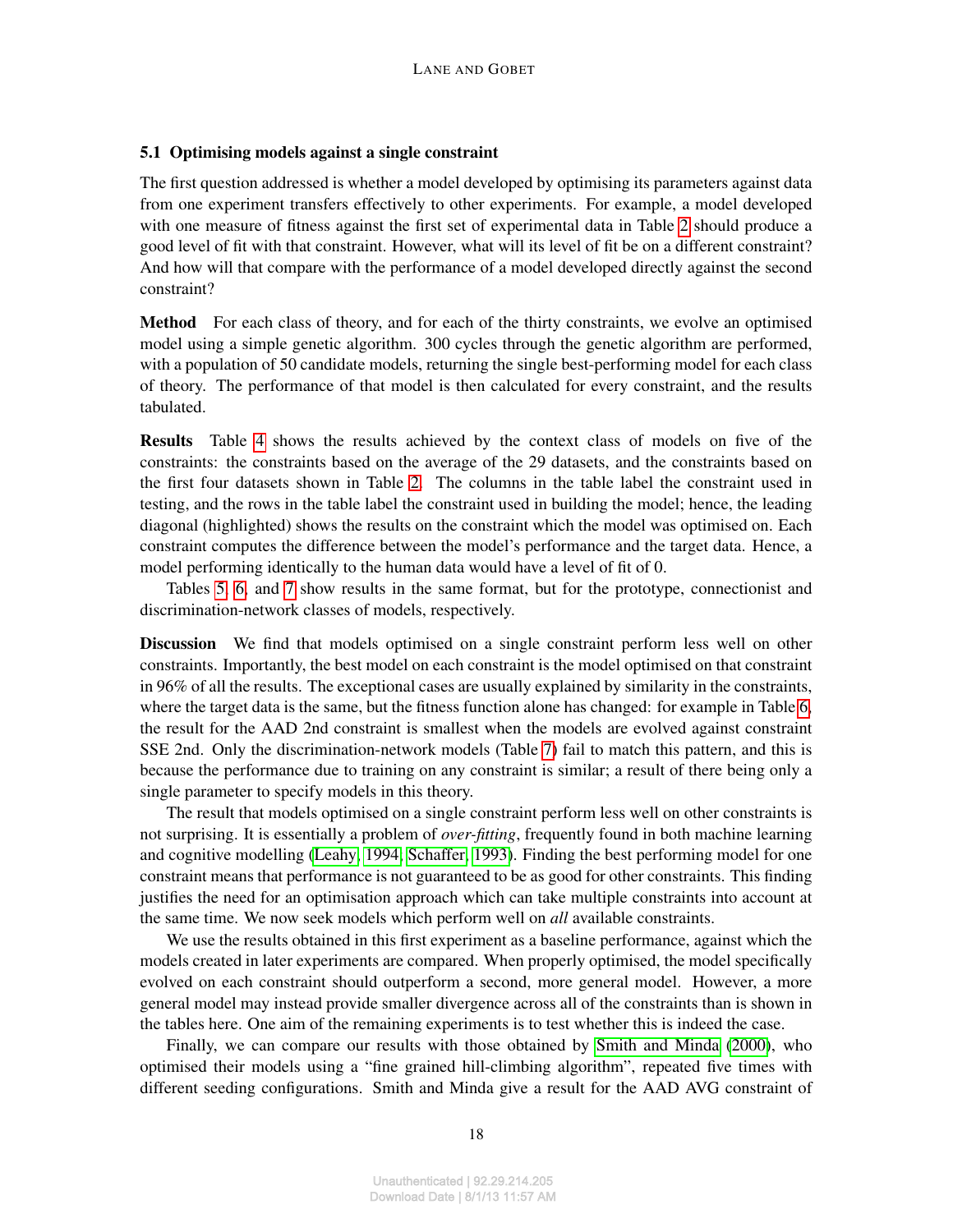|                        |            |      | AAD  |      |      | <b>SSE</b> |      |      |      |      |
|------------------------|------------|------|------|------|------|------------|------|------|------|------|
| Theory                 | <b>AVG</b> | 1st  | 2nd  | 3rd  | 4th  | <b>AVG</b> | 1st  | 2nd  | 3rd  | 4th  |
| $C_1$                  | 0.10       | 0.15 | 0.14 | 0.20 | 0.10 | 0.21       | 0.47 | 0.46 | 0.74 | 0.24 |
| $C_7$                  | 0.12       | 0.12 | 0.21 | 0.13 | 0.19 | 0.32       | 0.41 | 0.87 | 0.51 | 0.75 |
| $C \left( avg \right)$ | 0.14       | 0.18 | 0.20 | 0.22 | 0.14 | 0.42       | 0.73 | 0.77 | 0.93 | 0.46 |
| $P_{13}$               | 0.09       | 0.13 | 0.16 | 0.16 | 0.13 | 0.20       | 0.43 | 0.49 | 0.55 | 0.49 |
| $P_5$                  | 0.14       | 0.19 | 0.20 | 0.18 | 0.15 | 0.38       | 0.69 | 0.74 | 0.62 | 0.48 |
| P (avg)                | 0.13       | 0.18 | 0.19 | 0.21 | 0.14 | 0.41       | 0.71 | 0.74 | 0.88 | 0.49 |
| Co <sub>32</sub>       | 0.11       | 0.12 | 0.12 | 0.11 | 0.14 | 0.28       | 0.35 | 0.34 | 0.41 | 0.51 |
| Co <sub>14</sub>       | 0.08       | 0.11 | 0.14 | 0.12 | 0.14 | 0.16       | 0.31 | 0.44 | 0.36 | 0.42 |
| Co (avg)               | 0.11       | 0.14 | 0.15 | 0.15 | 0.14 | 0.31       | 0.48 | 0.56 | 0.53 | 0.48 |
| $D_4$                  | 0.19       | 0.23 | 0.19 | 0.26 | 0.13 | 1.00       | 1.46 | 0.81 | 1.74 | 0.46 |
| $D_{10}$               | 0.21       | 0.23 | 0.19 | 0.26 | 0.15 | 1.13       | 1.57 | 0.89 | 1.84 | 0.60 |
| D (avg)                | 0.19       | 0.24 | 0.19 | 0.26 | 0.14 | 0.96       | 1.40 | 0.85 | 1.70 | 0.52 |

<span id="page-18-0"></span>Table 8: Sample results from experiment 2. (C stands for Context models, P for Prototype models, Co for Connectionist models, and D for discrimination-network models.)

0.091 for the Prototype theory (their Additive prototype), where we obtain a result of 0.052, and 0.047 for the Context theory, where we obtain a result of 0.029. The 40% improvement in level of fit indicates that the genetic algorithm is performing at least as well as a hill-climbing algorithm, and the improvement suggests that the fitness landscape is not smooth enough for hill-climbing techniques to work optimally. Thus, just like [Ritter et al.](#page-29-9) [\(2011\)](#page-29-9), optimising a model with a genetic algorithm found parameters that led to a better fit than the parameters mentioned in the original publication.

# 5.2 Optimising models against multiple constraints

The second question addressed is whether multi-objective optimisation will evolve models of a high quality when using all available constraints. While in Experiment 1 each model for each constraint had a different set of free parameters, in Experiment 2 the same model will keep the same assignment of values to its free parameters for all constraints.

Method For each class of theory, we evolve an optimised model using the non-dominated sorting genetic algorithm. 300 cycles of the genetic algorithm are run, with 500 examples of each model type. The performance of models in the final non-dominated set is then calculated for every set of experimental data, along with the average performance of all the models, and the results tabulated.

Results Table [8](#page-18-0) shows the results achieved by two randomly selected members of the nondominated models evolved for each theory type. Also, the average performance of all the nondominated models is shown. There were 43 context models, 50 prototype models, 50 connectionist models, and 50 discrimination-network models.

**Discussion** The performance of the models in this experiment do not match the very best results achieved from the previous experiment. This is only to be expected. In the previous experiment, a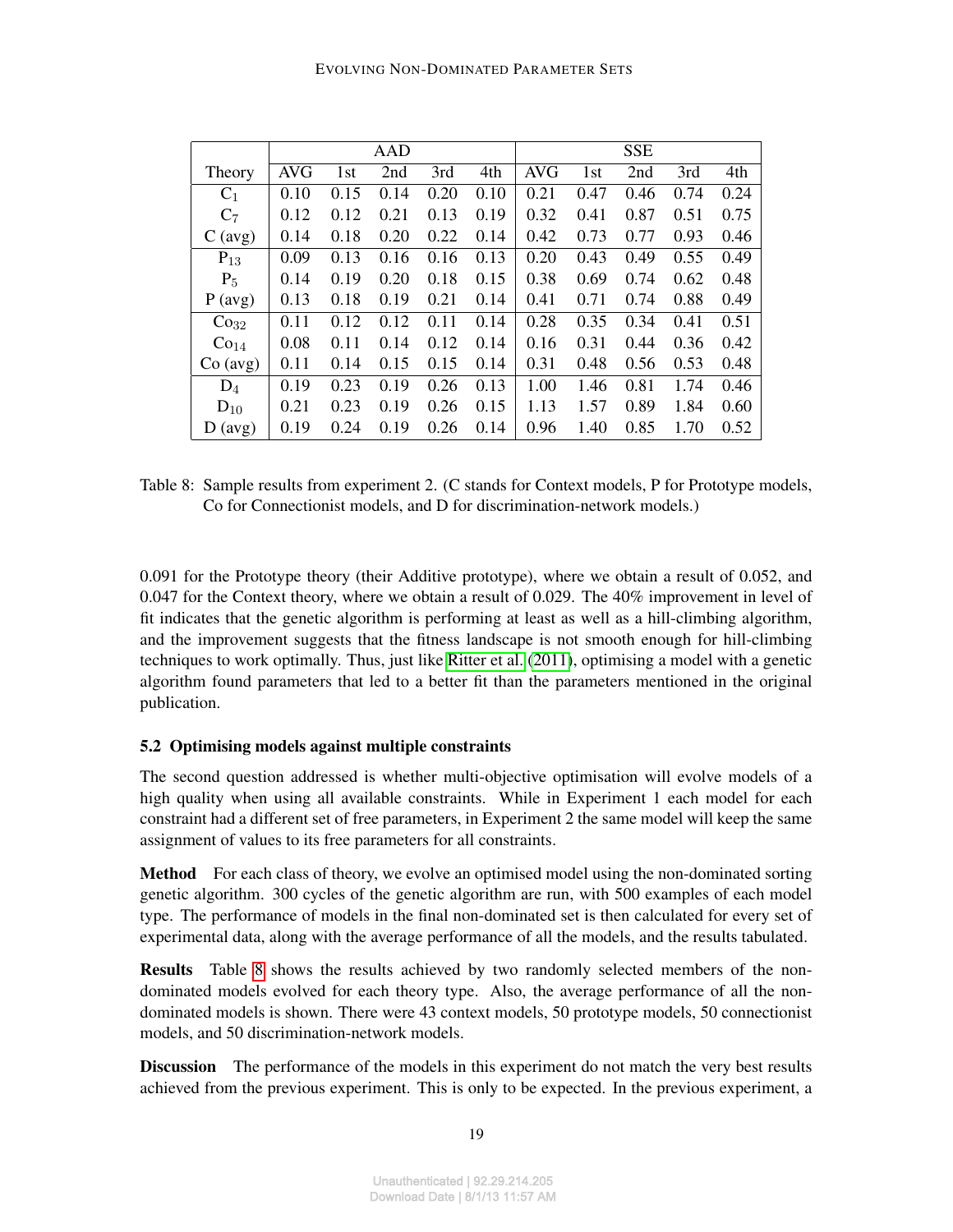|                        |            |      | AAD  |      |      | <b>SSE</b> |      |      |      |      |
|------------------------|------------|------|------|------|------|------------|------|------|------|------|
| Theory                 | <b>AVG</b> | 1st  | 2nd  | 3rd  | 4th  | <b>AVG</b> | 1st  | 2nd  | 3rd  | 4th  |
| $C_{23}$               | 0.12       | 0.17 | 0.18 | 0.19 | 0.11 | 0.33       | 0.70 | 0.56 | 0.69 | 0.29 |
| $C_{25}$               | 0.06       | 0.11 | 0.10 | 0.11 | 0.08 | 0.11       | 0.33 | 0.22 | 0.25 | 0.16 |
| $C \left( avg \right)$ | 0.13       | 0.18 | 0.19 | 0.21 | 0.13 | 0.37       | 0.67 | 0.69 | 0.87 | 0.41 |
| $P_{12}$               | 0.10       | 0.15 | 0.17 | 0.13 | 0.14 | 0.26       | 0.51 | 0.57 | 0.32 | 0.47 |
| $P_4$                  | 0.15       | 0.21 | 0.17 | 0.22 | 0.11 | 0.56       | 0.96 | 0.64 | 1.04 | 0.35 |
| P (avg)                | 0.13       | 0.18 | 0.19 | 0.21 | 0.14 | 0.41       | 0.71 | 0.74 | 0.87 | 0.49 |
| Co <sub>7</sub>        | 0.10       | 0.13 | 0.15 | 0.16 | 0.12 | 0.19       | 0.43 | 0.48 | 0.52 | 0.37 |
| Co <sub>15</sub>       | 0.08       | 0.10 | 0.14 | 0.14 | 0.12 | 0.15       | 0.33 | 0.42 | 0.43 | 0.37 |
| Co (avg)               | 0.09       | 0.12 | 0.13 | 0.13 | 0.12 | 0.22       | 0.37 | 0.44 | 0.40 | 0.42 |
| $D_2$                  | 0.18       | 0.23 | 0.19 | 0.26 | 0.13 | 0.71       | 1.14 | 0.76 | 1.44 | 0.41 |
| $D_8$                  | 0.18       | 0.23 | 0.19 | 0.26 | 0.13 | 0.71       | 1.15 | 0.76 | 1.43 | 0.40 |
| D (avg)                | 0.18       | 0.23 | 0.19 | 0.26 | 0.13 | 0.71       | 1.15 | 0.76 | 1.44 | 0.41 |

<span id="page-19-0"></span>Table 9: Sample results from experiment 3. (C stands for Context models, P for Prototype models, Co for Connectionist models, and D for discrimination-network models.)

model's quality was evaluated purely on its performance on a single constraint; in this experiment, a model's quality is evaluated based on its *generality*. A general model will always be outperformed by a specialist on one constraint. However, the general model should, *in general*, be superior, when considering its performance across all the constraints. We consider this question below in Section [5.4.](#page-20-0)

## 5.3 Optimising models from multiple theories

The third question addressed is whether multi-objective optimisation with multiple theories will evolve models of a high quality when using models from all available theories, and all available constraints.

Method The speciated non-dominated sorting genetic algorithm is used to evolve models from every theory, optimising against all constraints. 300 cycles of the genetic algorithm were run, with 500 examples of each model type. The performance of models in the final non-dominated set is then calculated for every set of experimental data, and the results tabulated.

Results Table [9](#page-19-0) shows results achieved by two of the non-dominated models taken from each class of models on five of the datasets, computed using the two measures of fitness; the average performance of all the non-dominated models from each class is also shown (the third row in each group). There were 41 context models, 50 prototype models, 50 connectionist models, and 50 discrimination-network models.

Discussion Similar considerations about the performance of the models against the first experiment apply here as in the previous experiment. Due to the requirement of each model to perform well on all constraints, it is unlikely to match the very best performance achieved by models optimised against a single constraint.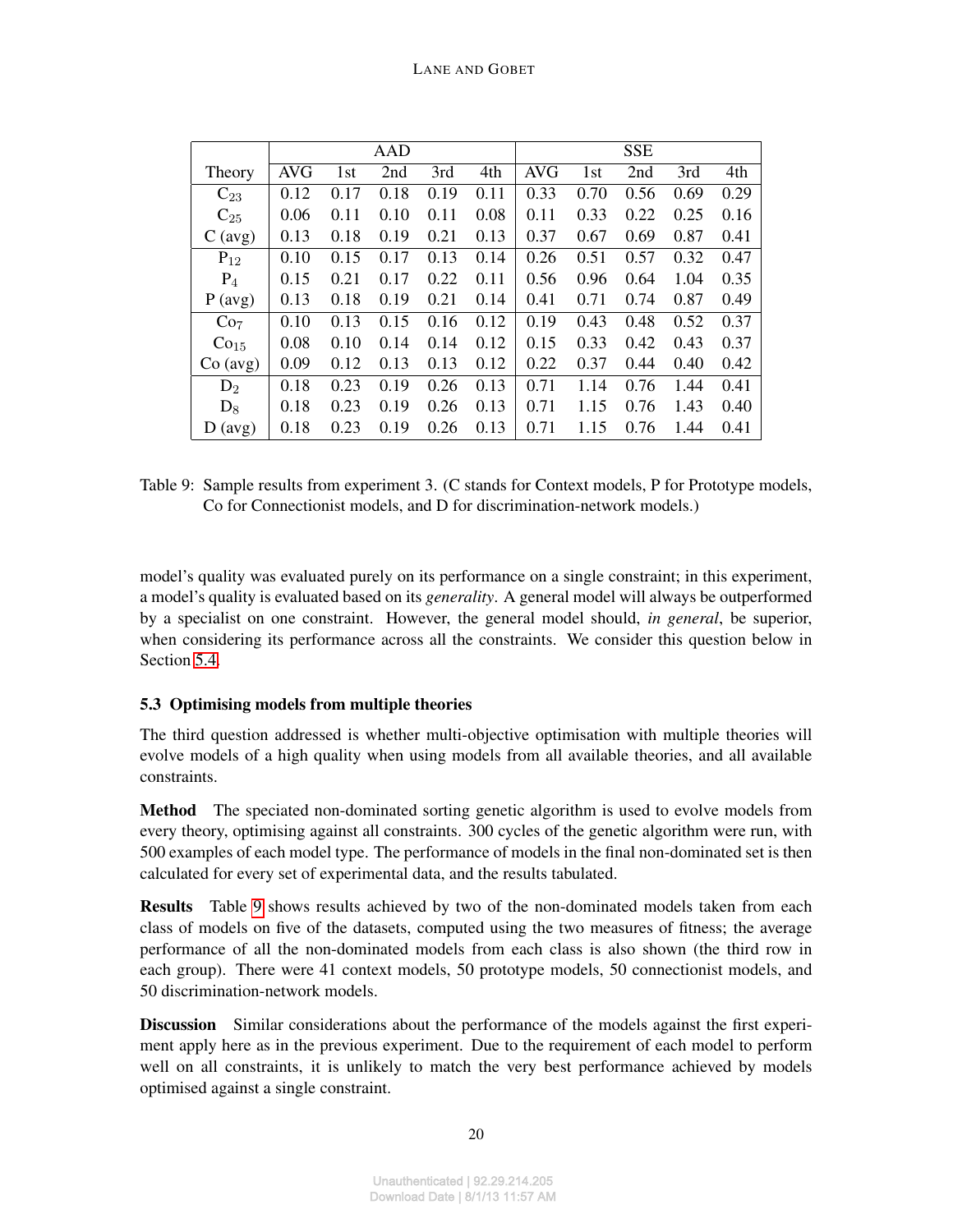|                |                        |       | <b>AAD</b> |       |       |            |       | <b>SSE</b> |       |       |
|----------------|------------------------|-------|------------|-------|-------|------------|-------|------------|-------|-------|
| Expt.          | <b>AVG</b>             | 1st   | 2nd        | 3rd   | 4th   | <b>AVG</b> | 1st   | 2nd        | 3rd   | 4th   |
| Context        |                        |       |            |       |       |            |       |            |       |       |
| 1              | 0.031                  | 0.035 | 0.034      | 0.035 | 0.028 | 0.098      | 0.125 | 0.115      | 0.144 | 0.073 |
| $\overline{2}$ | 0.020                  | 0.021 | 0.022      | 0.030 | 0.023 | 0.208      | 0.223 | 0.239      | 0.425 | 0.255 |
| 3              | 0.015                  | 0.015 | 0.017      | 0.021 | 0.018 | 0.114      | 0.111 | 0.139      | 0.224 | 0.157 |
| Prototype      |                        |       |            |       |       |            |       |            |       |       |
| 1              | 0.025                  | 0.027 | 0.030      | 0.032 | 0.021 | 0.080      | 0.089 | 0.096      | 0.129 | 0.049 |
| $\overline{2}$ | 0.021                  | 0.023 | 0.024      | 0.028 | 0.023 | 0.198      | 0.241 | 0.292      | 0.399 | 0.245 |
| 3              | 0.020                  | 0.022 | 0.024      | 0.025 | 0.021 | 0.185      | 0.226 | 0.269      | 0.301 | 0.210 |
|                | Connectionist          |       |            |       |       |            |       |            |       |       |
| 1              | 0.023                  | 0.020 | 0.023      | 0.023 | 0.025 | 0.061      | 0.046 | 0.059      | 0.067 | 0.059 |
| $\overline{2}$ | 0.022                  | 0.021 | 0.025      | 0.029 | 0.019 | 0.222      | 0.196 | 0.281      | 0.372 | 0.206 |
| 3              | 0.018                  | 0.013 | 0.015      | 0.018 | 0.022 | 0.191      | 0.083 | 0.098      | 0.145 | 0.272 |
|                | Discrimination-network |       |            |       |       |            |       |            |       |       |
| 1              | 0.007                  | 0.007 | 0.010      | 0.007 | 0.017 | 0.007      | 0.005 | 0.011      | 0.005 | 0.017 |
| $\overline{2}$ | 0.010                  | 0.006 | 0.006      | 0.004 | 0.010 | 0.041      | 0.015 | 0.017      | 0.008 | 0.037 |
| 3              | 0.004                  | 0.002 | 0.003      | 0.002 | 0.003 | 0.0        | 0.0   | 0.0        | 0.0   | 0.0   |

<span id="page-20-1"></span>Table 10: Standard deviation of non-dominated models from their average performance. (The numbers refer to the experiments.)

The interesting conclusion from this experiment follows from comparing the figures in Table [9](#page-19-0) with those from the previous experiment, shown in Table [8.](#page-18-0) Considering the average performance of each population, in 28 out of the 40 results, the results in Table [9](#page-19-0) are lower, which is true for 75% of the 60 average results. This suggests that evolving models from multiple theories produces *better* results than evolving models from single theories. The reason for this is that the additional competition between the theories 'encourages' the models to evolve to better solutions.

## <span id="page-20-0"></span>5.4 Further Analysis

We now provide some analysis of the models obtained in the different experiments, to determine whether information about the relative merits of alternative theories and experimental constraints can be obtained. In particular, we consider how the performance of the models in the three experiments compares, whether specific theories are better on particular constraints, and how much variation there is in the final evolved models.

#### 5.4.1 COMPARING THE PERFORMANCES

First, we consider the quality of the models created when evolving models from multiple theories or against multiple constraints. A difficult issue here is how to measure 'quality'. One measure is whether the set of models produces a consistent set of performance measures; we measure consistency by the amount of variation in the models' performances, the standard deviation of performance from the average.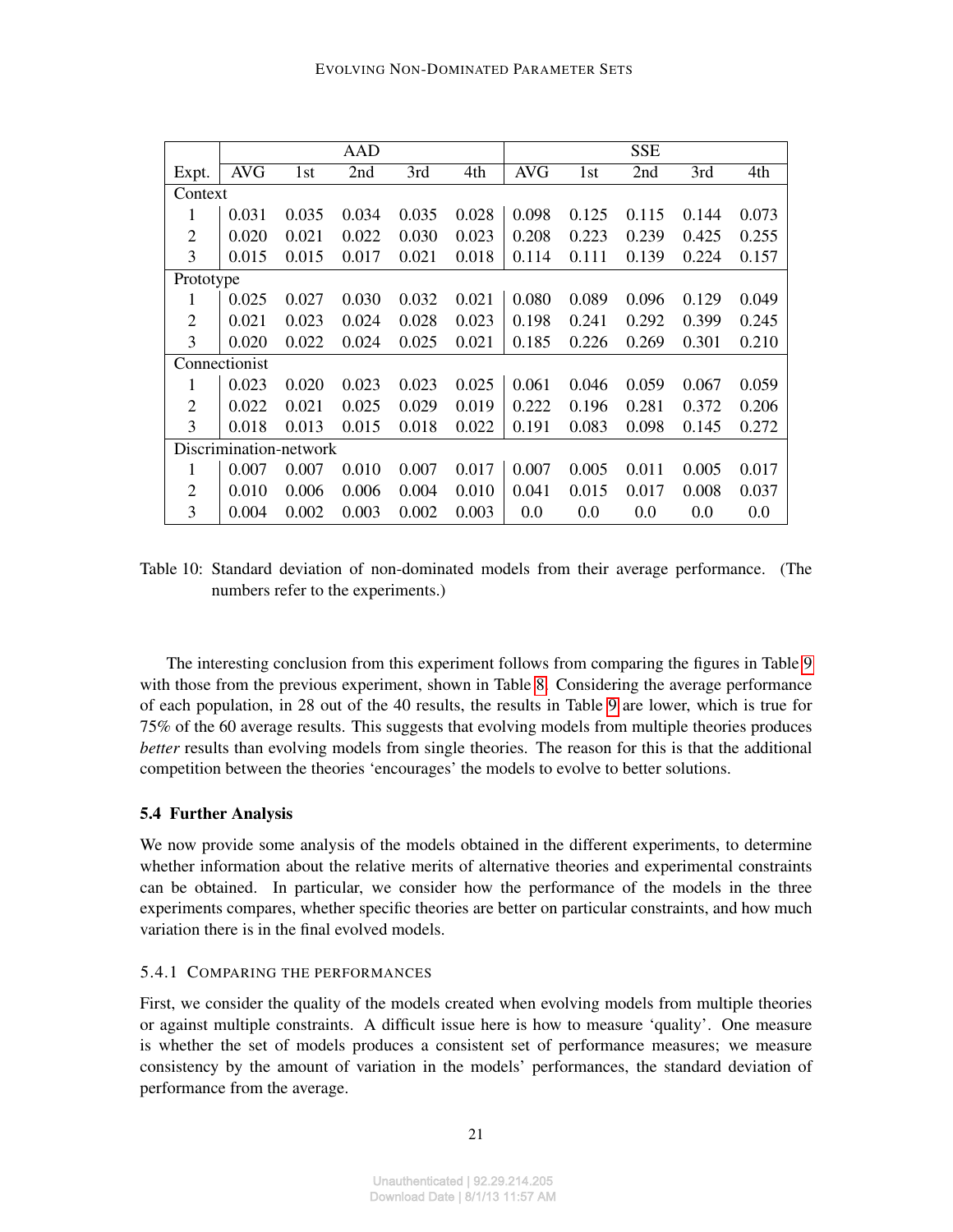|          | Context         | Prototype       | Connectionist   | Discrimination  |
|----------|-----------------|-----------------|-----------------|-----------------|
| AAD 6th  | 0.085           | 0.083           | 0.058           | $0.0$ (best)    |
| AAD 7th  | $0.056$ (best)  | 0.064           | $0.122$ (worst) | 0.036           |
| AAD 15th | 0.073           | 0.053           | $0.043$ (best)  | 0.002           |
| AAD 19th | 0.077           | $0.052$ (best)  | 0.052           | 0.004           |
| AAD 24th | $0.226$ (worst) | $0.200$ (worst) | 0.100           | $0.067$ (worst) |
| mean     | 0.46            | 0.43            | 0.25            | 0.21            |
| s.d      | 0.40            | 0.37            | 0.18            | 0.20            |

<span id="page-21-0"></span>Table 11: Level of fit of model performance against constraint

Method For each experiment, we consider the standard deviation in performance of a set of optimised models against the average result achieved by that set on each constraint. Table [10](#page-20-1) gives the computed figures.

Discussion The figures in Table [10](#page-20-1) compare the variation in performance of all the models returned by the genetic algorithm against the average results for each individual constraint. The table separates the four tested theories, and each row shows the results for a separate experiment, and an individual constraint. The table suggests two interesting results. The most important result is that the amount of deviation is lower in the third experiment than in the second. This argues for the value of comparing models from different theories, instead of treating each theory in isolation. The lesser, but still intriguing, result is that the amount of deviation is usually, though not consistently, reduced between the first and third experiments. The deviation typically reduces for the constraints using AAD as a fitness measure, whereas the constraints using SSE do not all reduce between the first and third experiments. The difference between the two fitness measures is interesting, but unexplained at this stage.

# 5.4.2 RELATIVE PERFORMANCE AGAINST CONSTRAINT

As the different constraints represent different kinds of experiments, it is natural to ask whether different theories do better on some experiments than others. We can explore this by comparing the level of fit of each of the theories against the individual constraints.

Method The non-dominated models generated in the third experiment, optimising models from multiple theories, are analysed. For each theory, we obtain the performance of its non-dominated models on each constraint. The average level of fit is then computed, and selected results are presented in Table [11.](#page-21-0) The bottom two rows of Table [11](#page-21-0) give the mean and standard deviation in the scores across all constraints, for each theory.

Discussion The table gives the best and worst AAD constraint scores for each of the four theories. Notice that the AAD 7th constraint is the best performing constraint for the context theory, but the worst for the connectionist theory. As is clear, and as [Nosofsky](#page-28-10) [\(2000\)](#page-28-10) also discussed, different theories do better in different experiments. This reflects theoretical differences between the different models; some theories will be better suited to some kinds of experiments than others.

One interesting point is the low AADs for the connectionist and particularly the discriminationnetwork theory of models. The low AADs imply that the search process has found models which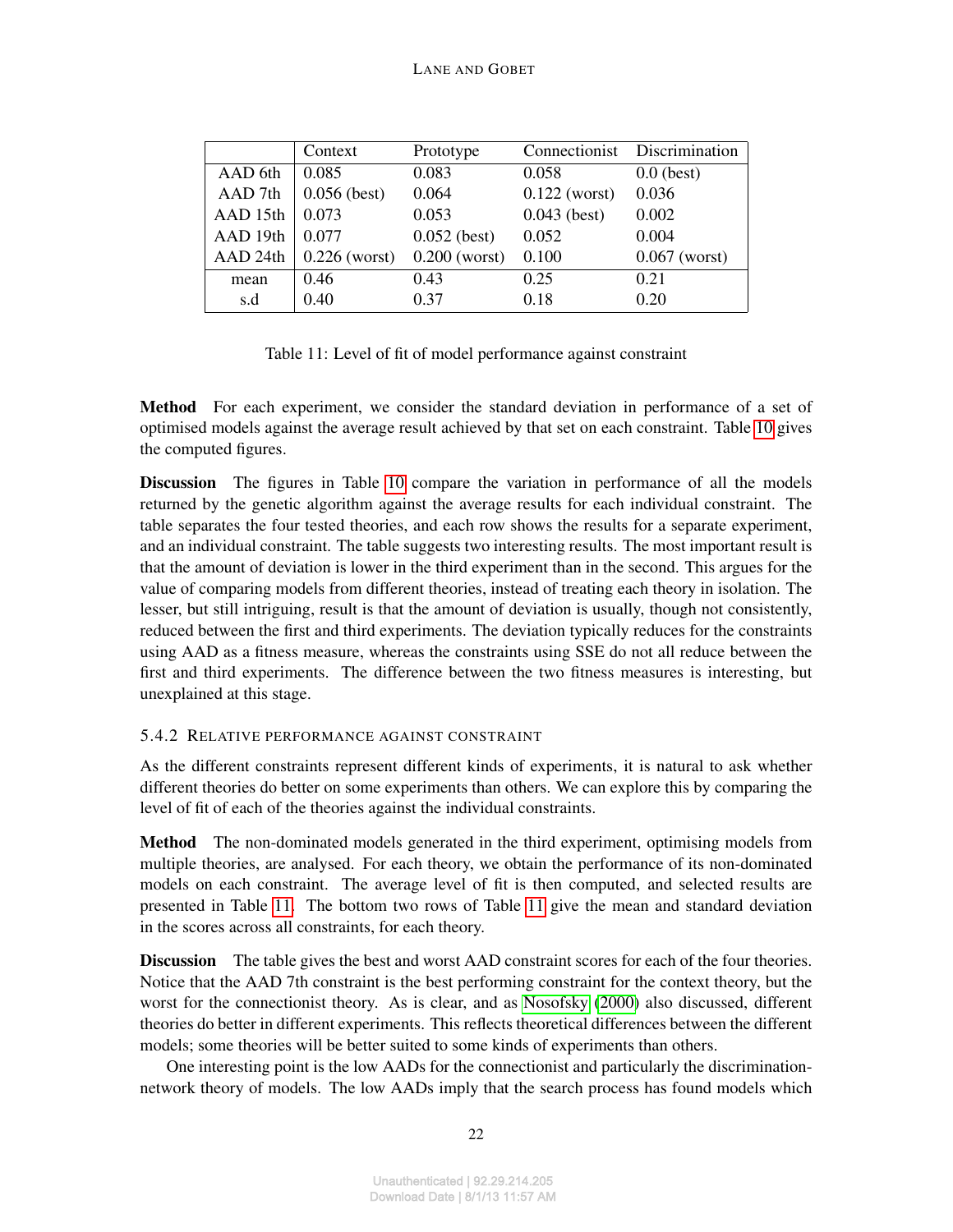do almost as well as possible for this class of models across all constraints. In contrast, the AADs for the context models vary considerably across the constraints, from 0.056 for 'AAD 7th' to 0.226 for 'AAD 24th'; this suggests that it is hard to find context models which perform very well on all constraints simultaneously. In general, the connectionist and discrimination-network classes of models have half the AAD of the other two types.

Also worth observing is that the low AADs are achieved for the more general classes of theories; both the connectionist and discrimination-theory theories are applicable to a wide range of problem types, whereas the mathematical theories are restricted to this one categorisation problem, and the two kinds of mathematical model are specific to particular techniques of recognised concepts. In consequence, we suggest that our experiments support the value of general theories within cognitive science, and also the validity of looking for models which perform well on multiple constraints. This empirical result provides further support for the 'N=1' methodology, proposed by [Gobet and Ritter](#page-27-1) [\(2000\)](#page-27-1), where one theory is tested against multiple kinds of experiment at once.

#### 5.4.3 MODEL DIVERSITY

We finally ask the question, how similar are the models created for each theory? Similarity of models can be judged by looking at the distribution of the values obtained for each free parameter in the theory.

Method The non-dominated models generated in the third experiment, optimising models from multiple theories, are analysed. For each theory, we obtain the range of values which each parameter in that theory takes, and compute its average value and standard deviation, recording the results in Table [12.](#page-23-0)

Discussion All of the parameters exhibit clear preferred values, with standard deviations indicating a certain amount of spread. Interestingly, the guessing parameter,  $\gamma$ , used in the two mathematical models has tended to similar values (0.04 and 0.06), and the probability of learning an example,  $\rho$ , used in the connectionist and discrimination-network theories has also tended to similar values (0.70 and 0.71). In particular, given that the discrimination-network theory has the least number of parameters, it tends to produce virtually identical models, as indicated by the small standard deviation. By contrast, the standard deviations can be fairly large with the context and prototype models, which have the most parameters.

#### 6. Discussion and Conclusion

We have demonstrated how an evolutionary approach can create sets of non-dominated cognitive models considering multiple sources of experimental data. We have formalised this problem as one of multi-objective optimisation, and created a suitable optimisation algorithm, the speciated nondominated sorting genetic algorithm, tailored to the development of cognitive models from multiple theories. Experiments have shown that good quality models are created, and that comparing models from multiple theories against multiple sets of data improves the quality of the models created.

At one level, creating a set of optimised models is important for determining which of two or more theories is providing a better explanation for the experimental data. In addition, the optimisation process creates large amounts of information about the range of candidate models generated by a theory. For example, a non-dominated set will typically contain 40-60 models, each of which is not out-performed on all the experimental constraints. We can potentially use this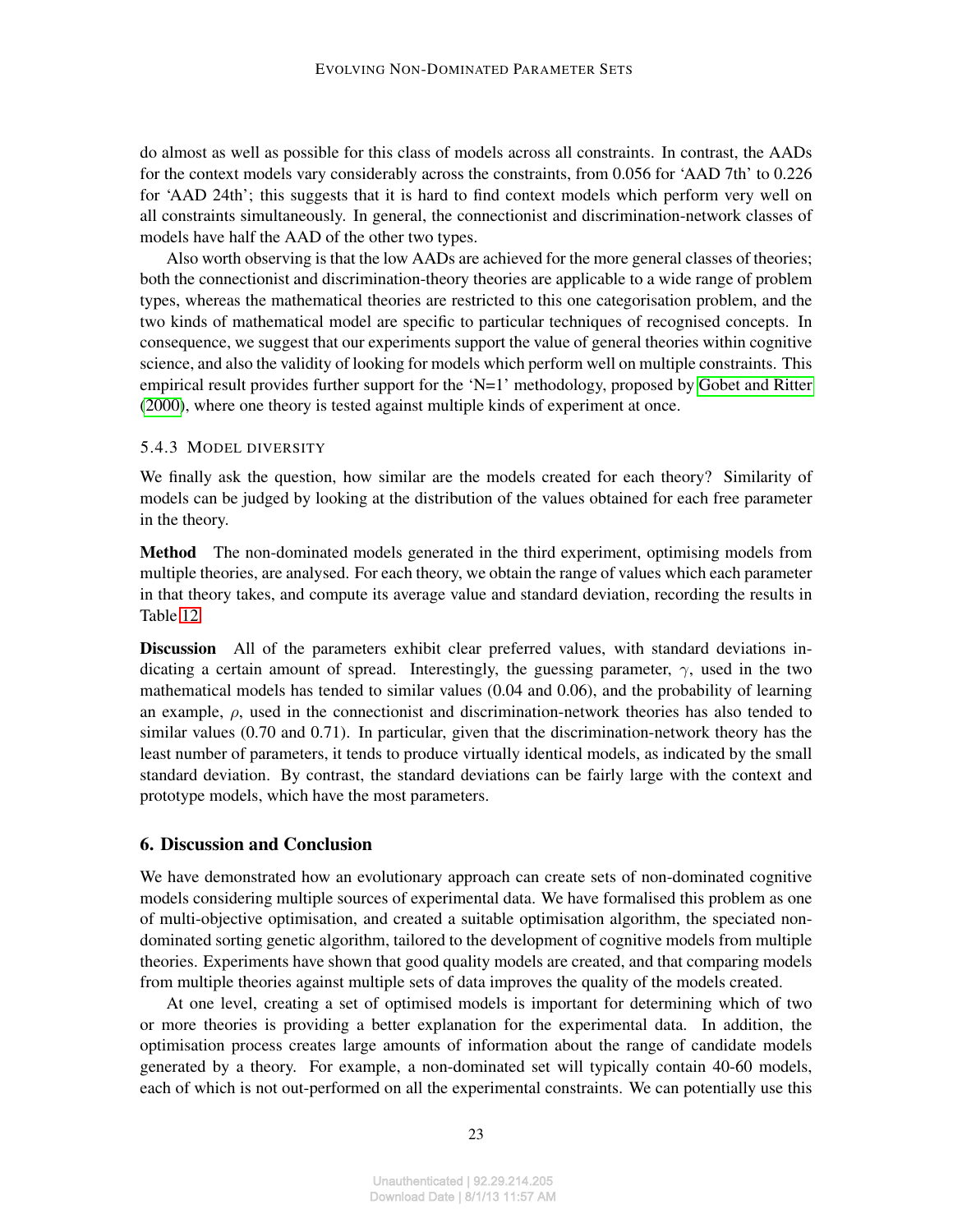|      |           |       |                        | Parameter         |                |          |  |  |  |  |
|------|-----------|-------|------------------------|-------------------|----------------|----------|--|--|--|--|
|      |           |       |                        | Context           |                |          |  |  |  |  |
|      | $w_0$     | $w_1$ | $w_2$                  | $w_3$             | $\mathfrak{c}$ | $\gamma$ |  |  |  |  |
| mean | 0.39      | 0.16  | 0.21                   | 0.23              | 2.73           | 0.04     |  |  |  |  |
| s.d. | 0.14      | 0.12  |                        | $0.12 \quad 0.12$ | 0.60           | 0.04     |  |  |  |  |
|      | Prototype |       |                        |                   |                |          |  |  |  |  |
|      | $w_0$     | $w_1$ | $w_2$                  | $w_3$             | $\mathfrak{c}$ |          |  |  |  |  |
| mean | 0.45      | 0.10  | 0.26                   | 0.19              | 1.31           | 0.06     |  |  |  |  |
| s.d. | 0.16      | 0.07  | 0.12                   | 0.10              | 0.48           | 0.06     |  |  |  |  |
|      |           |       |                        | Connectionist     |                |          |  |  |  |  |
|      | $\theta$  | η     | ρ                      |                   |                |          |  |  |  |  |
| mean | 0.26      | 0.69  | 0.70                   |                   |                |          |  |  |  |  |
| s.d. | 0.27      | 0.55  | 0.11                   |                   |                |          |  |  |  |  |
|      |           |       | Discrimination-network |                   |                |          |  |  |  |  |
|      | $\rho$    |       |                        |                   |                |          |  |  |  |  |
| mean | 0.71      |       |                        |                   |                |          |  |  |  |  |
| s.d. | 0.01      |       |                        |                   |                |          |  |  |  |  |

<span id="page-23-0"></span>Table 12: Mean and standard deviation for parameter values found in a set of non-dominated models.

information to identify the best models and examine the effect of multiple constraints in comparing and optimising theories. This information also offers new opportunities to understand the behaviour of models of different theories and to examine the role of their parameters.

Our approach is based on the assumption that it is useful to compare models against multiple constraints. [Nosofsky](#page-28-10) [\(2000\)](#page-28-10) raises the concern that certain theories will be more likely to explain data in some experimental settings than in others. For example, some experimental settings will suggest an exemplar approach to categorisation, whereas others encourage participants to use a prototype approach. It is therefore useful to look at whether theories do better in some experiments than in others. Our results in Table [11](#page-21-0) indicate that each theory does produce better measures of fit on different constraints, supporting Nosofsky's concern.

However, we also found that the more comprehensive connectionist and discrimination-network theories provided a better overall level of fit across the constraints than did the more specialised mathematical theories. Our result provides support for the 'N=1' methodology, proposed by [Gobet](#page-27-1) [and Ritter](#page-27-1) [\(2000\)](#page-27-1), where one theory is simultaneously tested against multiple kinds of experiment. The requirement to perform well on multiple experiments, where different approaches are suggested by the setting, will lead to the development and use of more comprehensive theories, which automatically adjust their internal processes to take into account the experimental setting. [Gobet](#page-27-12) [et al.](#page-27-12) [\(1997\)](#page-27-12) describe how this can be done for one form of discrimination-network theory, EPAM, in the five-four task.

The evolutionary approach to developing models directly addresses some concerns that have been expressed about the use of formal modelling [\(Roberts and Pashler, 2000\)](#page-29-2). In particular, by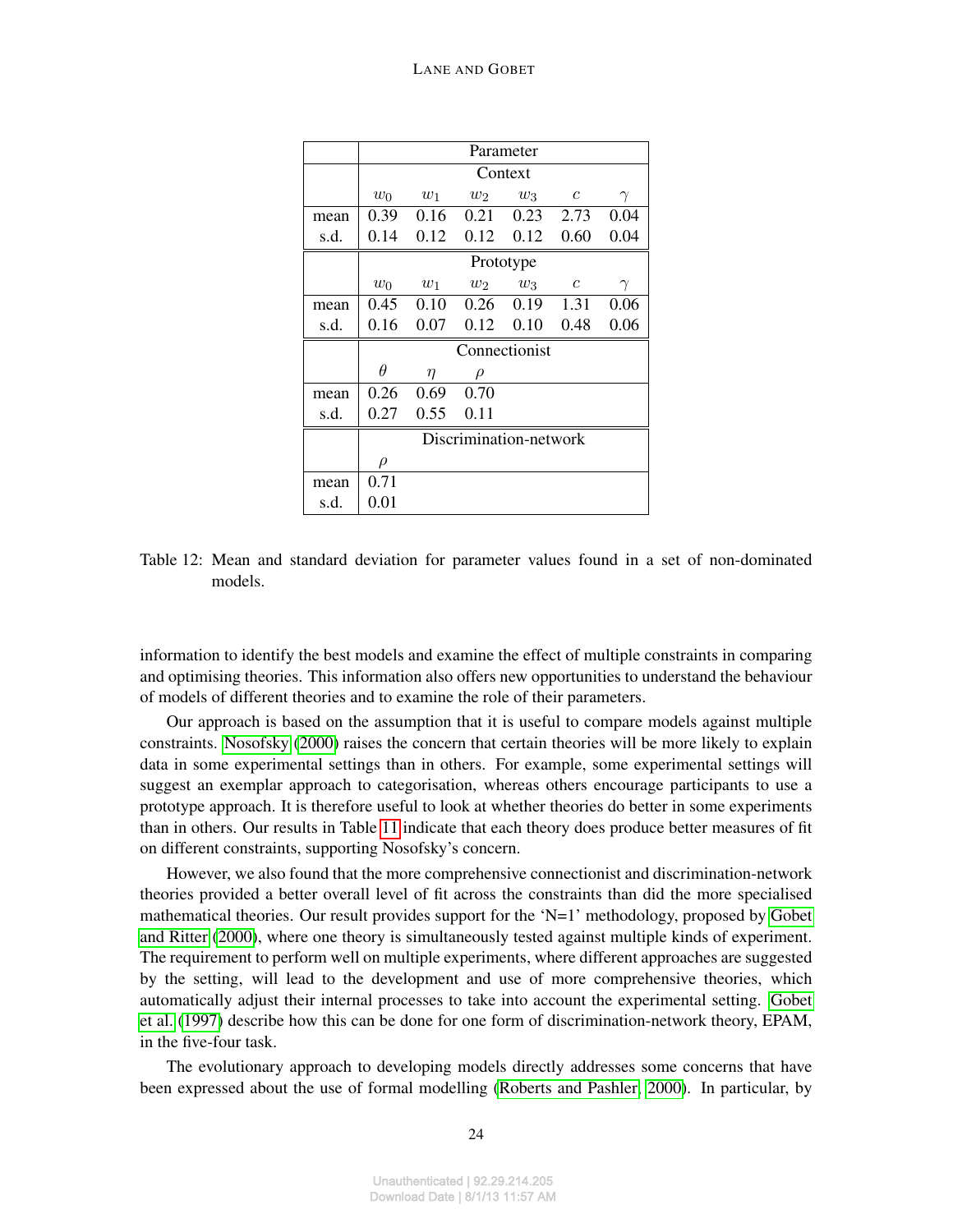showing how multiple theories can be compared on multiple constraints, we show that the problem of overfitting can be addressed by forcing the same theory to account for as much data as possible. This idea is not new, and is part of the argument for unified theories of cognition put forward by [Newell](#page-28-4) [\(1990\)](#page-28-4). As shown in the first experiment, the evolutionary approach can produce better models than a hill-climbing algorithm, due to the complexity of the fitness landscape. We also note that our approach complements work on model selection and model description, such as that discussed by [Pitt et al.](#page-28-14) [\(2006\)](#page-28-14); [Pitt, Myung, and Zhang](#page-28-15) [\(2002\)](#page-28-15).

In common with most treatments of multi-objective optimisation, we have treated the parameters as real numbers, and the cognitive models used in the experiments all have numeric, real-valued parameters. However, the approach taken here is not restricted to such parameters. A 'parameter', more generally, is a component of a model which has some kind of value; in computational terms, this value may be an integer, a floating-point number, a boolean, a category label or even a more general string description, amongst others. Category or string labels may be used to identify more qualitative kinds of model behaviour: an example might be the attention strategy to adopt when scanning a list of items (e.g. [Feigenbaum and Simon, 1984\)](#page-26-8). In most cases, parameters can be viewed as an item drawn from a set. For example,  $w_0$  in the mathematical models is a floating-point number drawn from the set [0, 1]. Other models may have parameters such as *AttentionStrategy*, drawn from the set {Anchor, Middle, Top-Down}. The evolutionary techniques described in this article can operate on such parameters: the two major operations on parameters, to select a random value, and mutate, are easily implemented as a selection from the set of available values.

Our presentation of the problem of finding good models from multiple datasets and multiple theories as a multi-objective optimisation problem leads to a set of non-dominated models. Each of these models is not out-performed on all experimental constraints. This approach is not the only way to generate candidate models. In simple mathematical models, such as those used for the five-four task, some form of hill-climbing algorithm may be suitable. With more complex models, perhaps the most popular technique is to determine model parameters in one set of experiments and maintain the same parameter values in future experiments. For example, early work with EPAM [\(Feigenbaum](#page-26-8) [and Simon, 1984\)](#page-26-8) led to timing parameters for the operations of familiarisation and discrimination which were then used in subsequent experiments without reconfirming them each time: the approach is akin to solving a sequence of equations, one unknown at a time, e.g. see [Richman, Simon, and](#page-28-16) [Feigenbaum](#page-28-16) [\(2002\)](#page-28-16).

A variation on this theme, requiring multiple datasets of roughly equivalent quality (such as the five-four data discussed above), would be to test whether models developed against a random selection of the datasets would generalise to the remaining datasets. This train/test scenario would be similar to that used in machine learning settings, and would be an interesting test of robustness. We have not done this in our experiments, as we are interested in the method of finding information about the parameters for models.

Whether developing a model on a subset of the data and testing it on the complement set is preferable to developing it on the full set is in itself an interesting question. When developing scientific theories to explain complex phenomena, it would seem suboptimal to use only one part of the data: coming up with a reasonable theory is hard enough. Indeed, when famous discoveries were made in science (e.g. discovery of the structure of the DNA by Watson and Crick), scientists did not discard half the data to later use them to test their theory. In fact, they were often desperately trying to grab all relevant data possible. Minimising the risks of overfitting and maximising generalisation of a theory is normally ensured in science in two related ways: first, by developing a theory that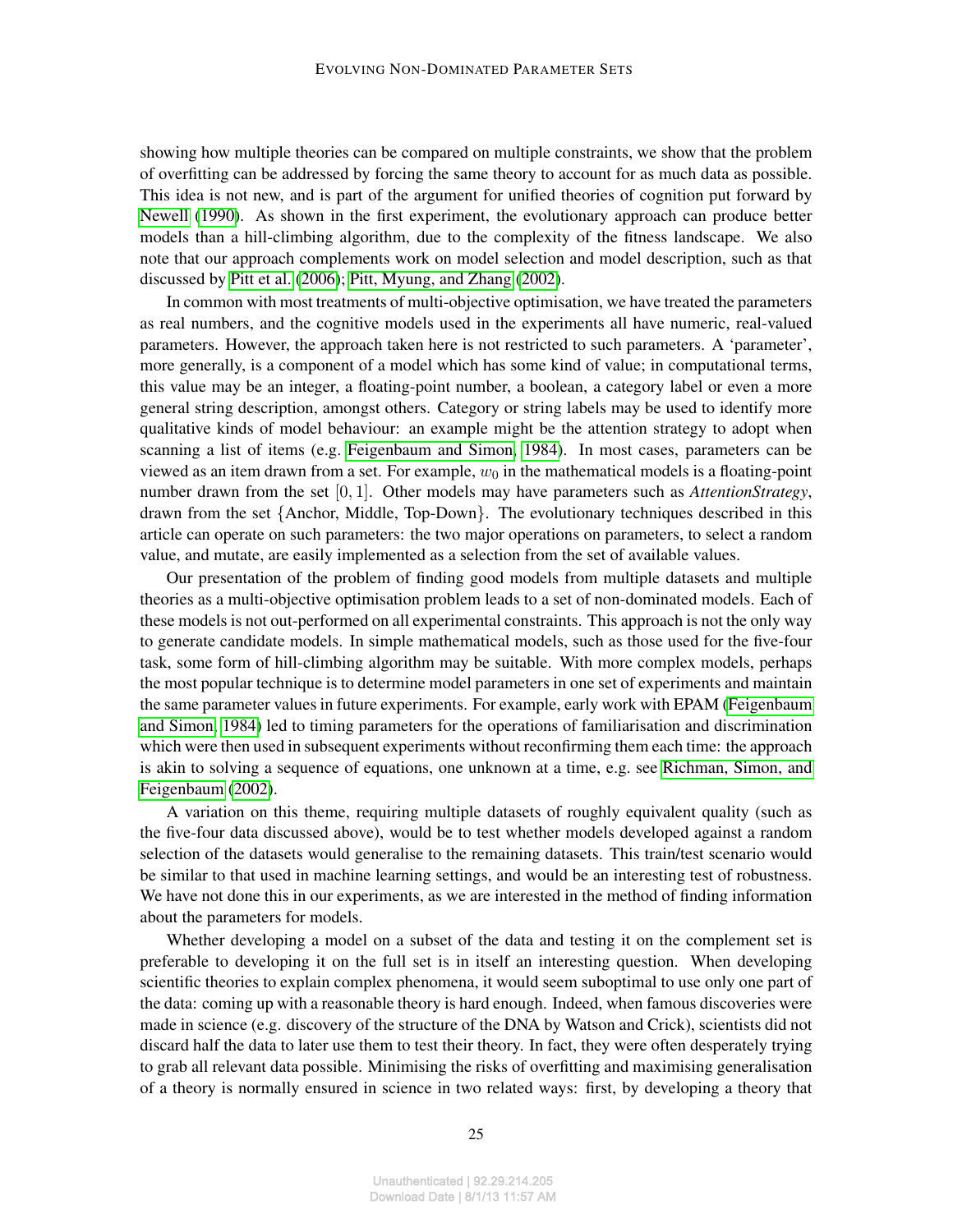covers a wide range of phenomena, and second, by collecting new data to test the theory. While the second way is beyond the scope of our approach, the first way is catered for by making it possible to optimise a theory using a wide range of tasks.

This article has focused on describing a method for optimising models from different theories across different sets of empirical data. We acknowledge a few limitations of our research. First, we have used relatively simple versions of the tested theories; for example, a connectionist model with more weights and a CHREST model with more free parameters could have been used. We intend to test the validity of our approach with more complex models in the future. Second, we only used numeric parameters. Qualitative parameters (e.g. strategies) are also used in cognitive modelling, and an interesting extension to our approach would be to develop methods enabling non-numeric parameters as well. A possible avenue would be to enable building blocks (e.g. learning algorithms) of the models to be evolved. [Frias-Martinez and Gobet](#page-26-9) [\(2007\)](#page-26-9), using genetic programming, have shown that this is possible with a simple task. Third, our method focuses on parameter optimisation, but does not address issues such as theory parsimony when comparing models. Whether and how methods developed in the field of model selection [\(Burnham and Anderson, 2002\)](#page-26-10) can be incorporated to our approach is an interesting issue for further research.

There are alternative approaches to evolutionary algorithms to solve this multi-objective optimisation problem. [Kase, Ritter, and Schoelles](#page-27-6) [\(2008\)](#page-27-6) and [Moore Jr](#page-28-5) [\(2011\)](#page-28-5) propose a parameterspace exploration technique which has similarities to the approach proposed in this article. [Kase,](#page-27-6) [Ritter, and Schoelles](#page-27-6) [\(2008\)](#page-27-6) also use an evolutionary technique, but only apply their technique to a single ACT-R model on a single experimental constraint. [Moore Jr](#page-28-5) [\(2011\)](#page-28-5) uses a *mesh* approach to approximate the parameter space in some detail, and again only demonstrates this technique using a single model and a single experimental constraint. In common with our proposal, the search is in parallel across the whole parameter space. However, the joint demands of the ACT-R model used and the mesh approach requires significant computing power: the results are generated on a HPC cluster with over 9,000 cores. The experiment in this article used relatively simple models, and runs within an hour on a standard desktop computer; in future work, we plan to explore the demands of more complex models such as ACT-R. With increases in computer speeds, multi-core processing and improvements in algorithm design, there will be many developments in this area extending the complexity of the search achievable on more complex models whilst keeping running time within reasonable time frames.

Although our example presented the development of a cognitive model of categorisation, the techniques should be of interest to theorists developing what Newell called "unified theories of cognition" [\(Anderson et al., 2004;](#page-26-11) [Newell, 1990\)](#page-28-4), in which more general theories are developed by bringing together models of specific phenomena. Automated generation of consistent parameter sets will assist the theorist in confirming consistency between models and so develop broader theories. Approaches such as this will require the development of online repositories of quality empirical evidence, as discussed in [Gobet and Lane](#page-26-12) [\(2005\)](#page-26-12) and [Myung and Pitt](#page-28-6) [\(2010\)](#page-28-6). In further work, we aim to test and refine the evolutionary algorithms presented here on a more diverse set of models, and more complex kinds of data.

### Appendix: Implementation and software

Software implementing the algorithms, models and experiments reported in this article can be found in source form at: https://github.com/petercrlane/evolving-models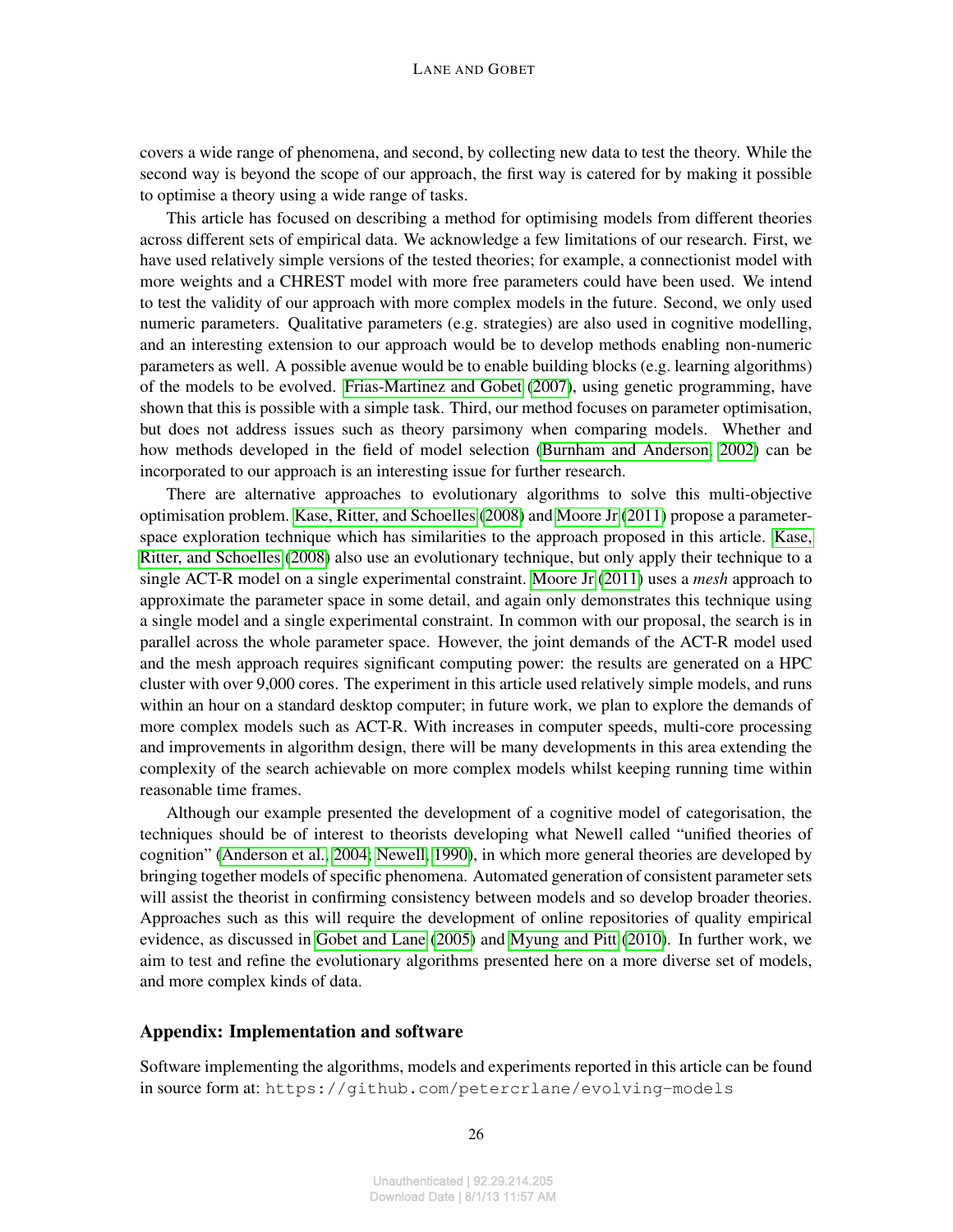The software has been implemented in Java. The optimisation algorithms are collected together into a library, which may be used for working with other models and datasets. A detailed example, following the presentation in this article, is included, along with a graphically-driven demonstration program. Some downloadable files are available at

http://peterlane.info/methodology.html

### References

- <span id="page-26-11"></span>Anderson, J. R.; Bothell, D.; Byrne, M. D.; Douglass, S.; Lebière, C.; and Qin, Y. L. 2004. An integrated theory of the mind. *Psychological Review* 111(4):1036–1060.
- <span id="page-26-10"></span>Burnham, K. P., and Anderson, D. R. 2002. *Model selection and multimodel inference*. Springer.
- <span id="page-26-6"></span>Coello, C. A. C. 2000. An updated survey of GA-based multiobjective optimization techniques. *ACM Computing Surveys* 32:109–143.
- <span id="page-26-7"></span>Coello, C. A. C. 2003. Recent trends in evolutionary multiobjective optimization. In Abraham, A.; Jain, L.; and Goldberg, R., eds., *Evolutionary Multi-Objective Optimization*. London, UK: Springer-Verlag. 7–32.
- <span id="page-26-1"></span>Cooper, R. P., and Shallice, T. 1995. Soar and the case for unified theories of cognition. *Cognition* 55:115–49.
- <span id="page-26-0"></span>Cooper, R. P.; Fox, J.; Farringdon, J.; and Shallice, T. 1996. A systematic methodology for cognitive modelling. *Artificial Intelligence* 85:3–44.
- <span id="page-26-3"></span>Cooper, R. P. 2002. *Modelling high-level cognitive processes*. Mahwah, NJ: Erlbaum.
- <span id="page-26-8"></span>Feigenbaum, E. A., and Simon, H. A. 1984. EPAM-like models of recognition and learning. *Cognitive Science* 8:305–336.
- <span id="page-26-4"></span>Fisher, D. H.; Pazzani, M. J.; and Langley, P. 1991. *Concept formation: Knowledge and experience in unsupervised learning*. San Mateo, CA: Morgan Kaufmann Publishers.
- <span id="page-26-9"></span>Frias-Martinez, E., and Gobet, F. 2007. Automatic generation of cognitive theories using genetic programming. *Minds and Machines* 17:287–309.
- <span id="page-26-5"></span>Gluck, K. A.; Staszewski, J. J.; Richman, H.; Simon, H. A.; and Delahanty, P. 2001. The right tool for the job: Information-processing analysis in categorization. In Moore, J. D., and Stenning, K., eds., *Proceedings of the Twenty-Third Annual Conference of the Cognitive Science Society*, 330–335. Mahwah, NJ: Lawrence Erlbaum.
- <span id="page-26-2"></span>Gluck, K. A.; Stanley, C. T.; Moore, L. R.; Reitter, D.; and Halbrugge, M. 2010. Exploration for understanding in cognitive modeling. *Journal of Artificial General Intelligence* 2:88–107.
- <span id="page-26-12"></span>Gobet, F., and Lane, P. C. R. 2005. A distributed framework for semi-automatically developing architectures of brain and mind. In *Proceedings of the First International Conference on e-Social Science*.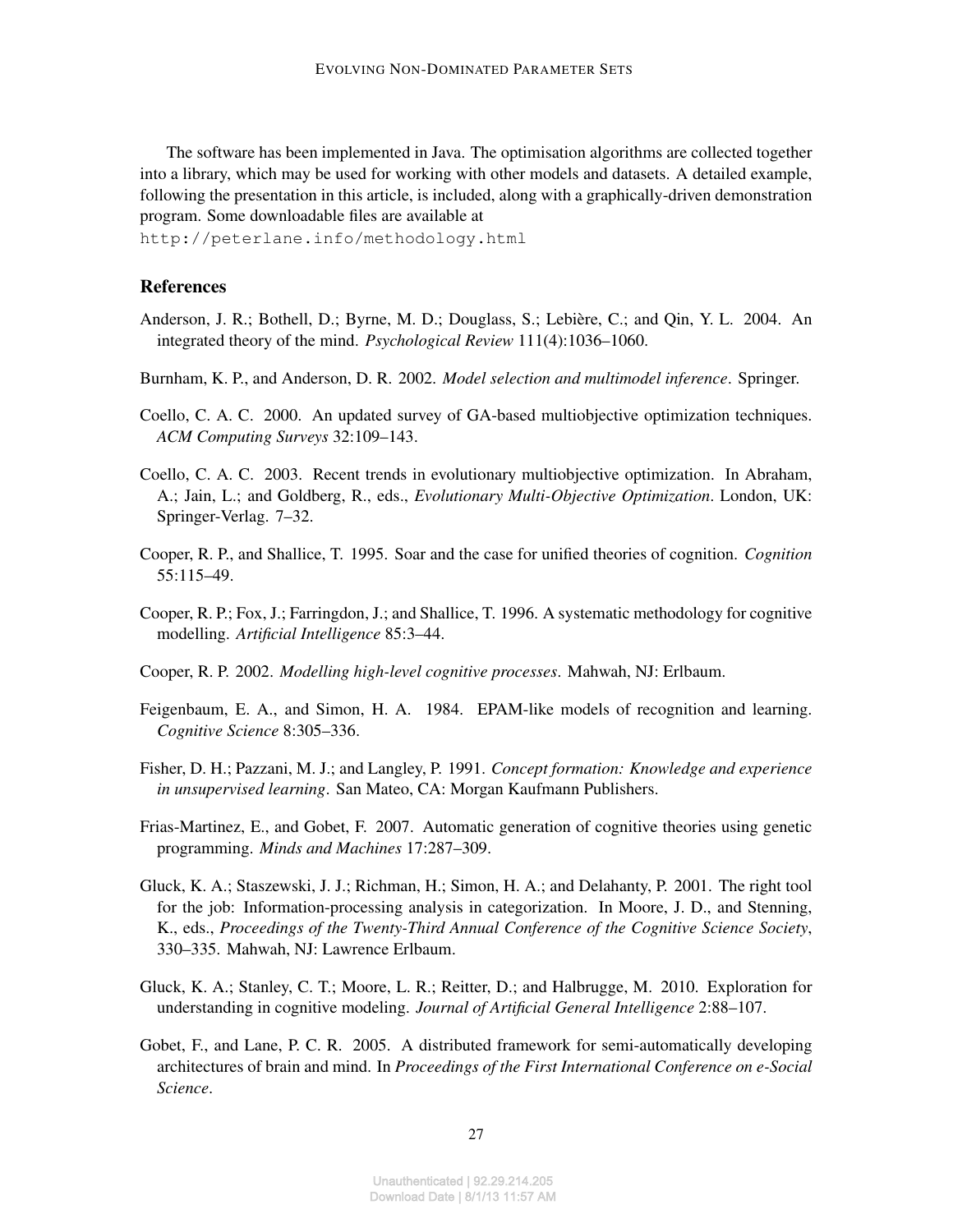- <span id="page-27-1"></span>Gobet, F., and Ritter, F. E. 2000. Individual data analysis and Unified Theories of Cognition: A methodological proposal. In Taatgen, N., and Aasman, J., eds., *Proceedings of the Third International Conference on Cognitive Modelling*, 150–57. Veenendaal, The Netherlands: Universal Press.
- Gobet, F., and Schiller, M. 2011. A manifesto for cognitive models of problem gambling. In Kokinov, B.; Karmiloff-Smith, A.; and Nersessian, N. J., eds., *European Perspectives on Cognitive Sciences – Proceedings of the European Conference on Cognitive Science*. New Bulgarian University Press, Sofia.
- <span id="page-27-0"></span>Gobet, F., and Waters, A. J. 2003. The role of constraints in expert memory. *Journal of Experimental Psychology: Learning, Memory & Cognition* 29:1082–1094.
- <span id="page-27-12"></span>Gobet, F.; Richman, H.; Staszewski, J.; and Simon, H. A. 1997. Goals, representations, and strategies in a concept attainment task: The EPAM model. *The Psychology of Learning and Motivation* 37:265–290.
- <span id="page-27-8"></span>Gobet, F.; Lane, P. C. R.; Croker, S. J.; Cheng, P. C.-H.; Jones, G.; Oliver, I.; and Pine, J. M. 2001. Chunking mechanisms in human learning. *Trends in Cognitive Sciences* 5:236–243.
- <span id="page-27-7"></span>Goldberg, D. E. 1989. *Genetic Algorithms in Search Optimization and Machine Learning*. Reading, MA: Addison-Wesley.
- <span id="page-27-2"></span>Grant, D. A. 1962. Testing the null hypothesis and the strategy and tactics of investigating theoretical models. *Psychological Review* 69:54–61.
- <span id="page-27-5"></span>Gunzelmann, G. 2008. Strategy generalization across orientation tasks: Testing a computational cognitive model. *Cognitive Science* 32:835–861.
- <span id="page-27-9"></span>Holland, J. H. 1975. *Adaptation in natural and artificial systems*. Ann Arbor: The University of Michigan Press.
- <span id="page-27-11"></span>Hsu, C.-W.; Chang, C.-C.; and Lin, C.-J. 2003. *A Practical Guide to Support Vector Classification*. Available from [http://www.csie.ntu.edu.tw/˜cjlin/libsvm/](http://www.csie.ntu.edu.tw/~cjlin/libsvm/) (accessed February 2013).
- <span id="page-27-6"></span>Kase, S. E.; Ritter, F. E.; and Schoelles, M. 2008. From modeler-free individual data fitting in 3-d parametric prediction landscapes: A research expedition. In *Proceedings of the 30th Annual Conference of the Cognitive Science Society*, 1398–1403. Austin, TX: Cognitive Science Society.
- <span id="page-27-3"></span>Lane, P. C. R., and Gobet, F. 2003. Developing reproducible and comprehensible computational models. *Artificial Intelligence* 144:251–63.
- <span id="page-27-10"></span>Lane, P. C. R., and Gobet, F. 2005. Multi-task learning and transfer: The effect of algorithm representation. In Giraud-Carrier, C.; Vilalta, R.; and Brazdil, P., eds., *Proceedings of the ICML-2005 Workshop on Meta-Learning*.
- <span id="page-27-4"></span>Lane, P. C. R., and Gobet, F. 2012. A theory-driven testing methodology for developing scientific software. *Journal of Experimental and Theoretical Artificial Intelligence* 24:421–56.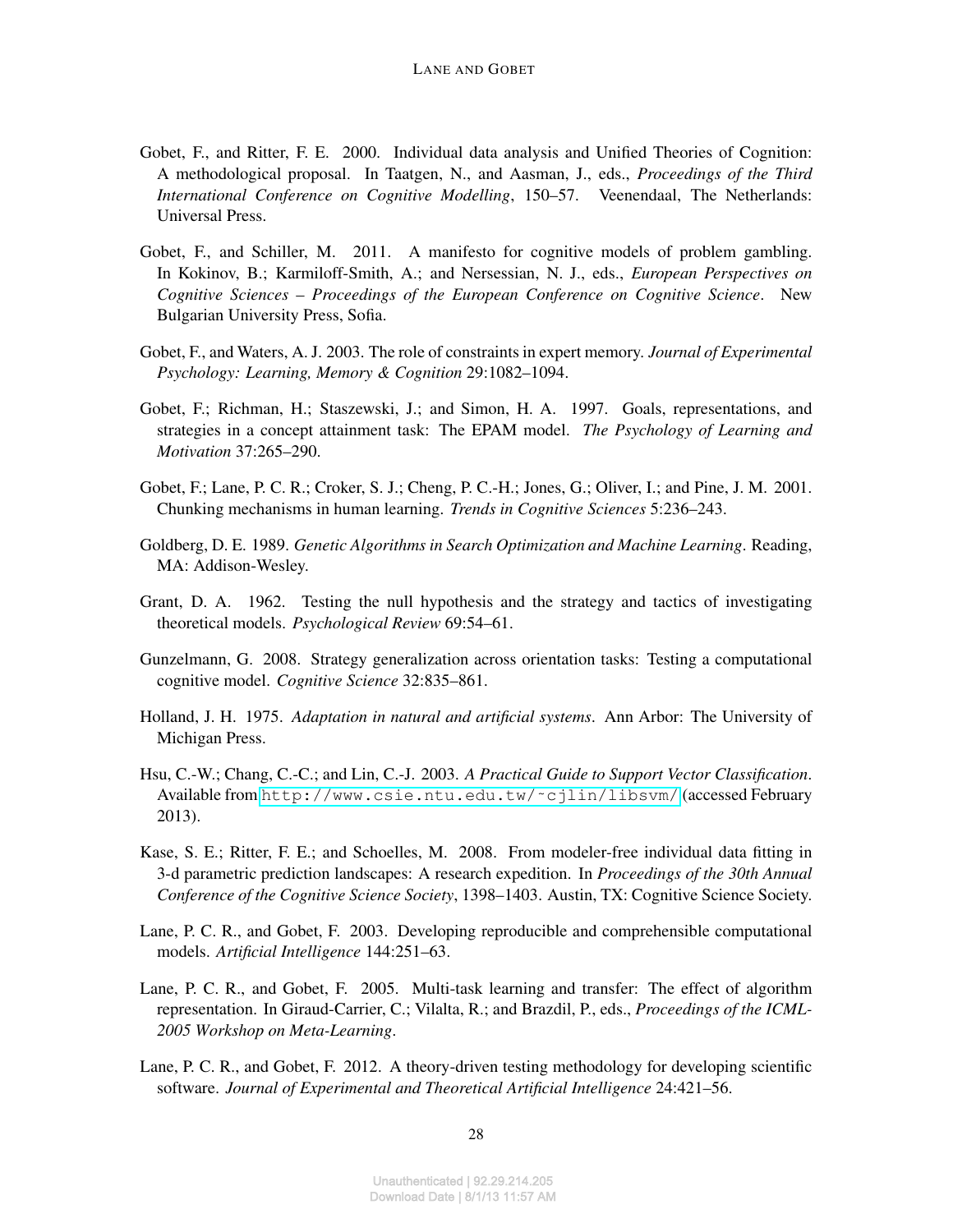<span id="page-28-13"></span>Leahy, K. 1994. The overfitting problem in perspective. *AI Expert* 9:35–36.

- <span id="page-28-12"></span>Maneeratana, K.; Boonlong, K.; and Chaiyaratana, N. 2004. Multi-objective optimisation by cooperative co-evolution. In Yao, X.; Burke, E.; Lozano, J. A.; Smith, J.; Merelo-Guervs, J. J.; Bullinaria, J. A.; Rowe, J.; Tino, P.; Kabn, A.; and Schwefel, J.-P., eds., *The Eighth International Conference on Parallel Problem Solving from Nature*, volume 3242 of *Lecture Notes in Computer Science*, 772–81. Springer Verlag.
- <span id="page-28-11"></span>Medin, D. L., and Schaffer, M. M. 1978. Context theory of classification learning. *Psychological Review* 85:207–238.
- <span id="page-28-9"></span>Medin, D. L., and Smith, E. E. 1981. Strategies and classification learning. *Journal of Experimental Psychology: Human Learning and Memory* 7:241–253.
- <span id="page-28-7"></span>Medin, D. L. 1989. Concept and conceptual structure. *American Psychologist* 44:1469–1481.
- <span id="page-28-5"></span>Moore Jr, L. R. 2011. Cognitive model exploration and optimization: A new challenge for computational science. *Computational and Mathematical Organization Theory* 17:296–313.
- <span id="page-28-8"></span>Murphy, G. L. 2002. *The big book of concepts*. Cambridge, MA: The MIT Press.
- <span id="page-28-6"></span>Myung, I. J., and Pitt, M. A. 2010. Cognitive modeling repository. In *Proceedings of the Thirty-Second Annual Meeting of the Cognitive Science Society*, 556. Portland, Oregon: Lawrence Erlbaum.
- <span id="page-28-0"></span>Newell, A., and Simon, H. A. 1972. *Human Problem Solving*. Englewood Cliffs, NJ: Prentice-Hall.
- <span id="page-28-4"></span>Newell, A. 1990. *Unified Theories of Cognition*. Cambridge, MA: Harvard University Press.
- <span id="page-28-10"></span>Nosofsky, R. M. 2000. Exemplar representation with generalization? Comment on Smith and Minda's (2000) "Thirty Categorization Results in Search of a Model". *Journal of Experimental Psychology: Learning, Memory and Cognition* 26:1735–1743.
- <span id="page-28-1"></span>Pew, R. W., and Mavor, A. S., eds. 1998. *Modeling human and organizational behavior: Applications to military simulations*. Washington, D. C.: National Academy Press.
- <span id="page-28-14"></span>Pitt, M. A.; Kim, W.; Navarro, D. J.; and Myung, J. I. 2006. Global model analysis by parameter space partitioning. *Psychological Review* 113:57–83.
- <span id="page-28-15"></span>Pitt, M. A.; Myung, J. I.; and Zhang, S. 2002. Toward a method of selecting among computational models of cognition. *Psychological Review* 109:472–491.
- <span id="page-28-2"></span>Richman, H. B., and Simon, H. A. 1989. Context effects in letter perception: Comparison of two theories. *Psychological Review* 3:417–432.
- <span id="page-28-16"></span>Richman, H. B.; Simon, H. A.; and Feigenbaum, E. A. 2002. Simulations of Paired Associate Learning using EPAM VI. Complex Information Processing, Working Paper #553.
- <span id="page-28-3"></span>Ritter, F. E.; Shadbolt, N. R.; Elliman, D.; Young, R. M.; Gobet, F.; and Baxter, G. D. 2003. *Techniques for Modeling Human Performance in Synthetic Environments: A Supplementary Review*. Wright-Patterson Air Force Base, Ohio: Human Systems Information Analysis Center.